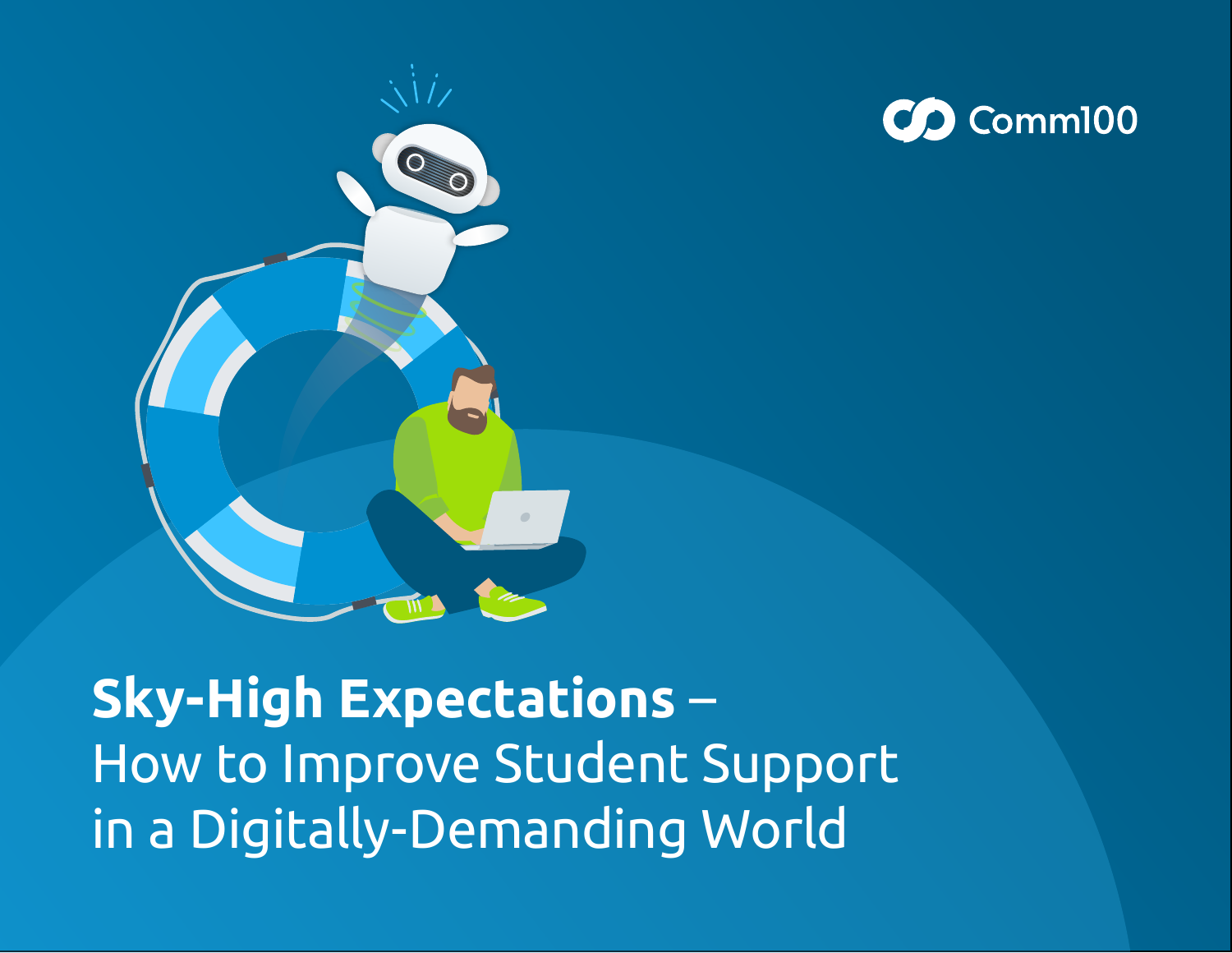# **Contents**

# [Introduction](#page-2-0) **03**

# **06**

[Chapter 1: Digital Student Support –](#page-5-0)  The Why

[08 WHAT STUDENTS WANT](#page-7-0)

# **15**

Chapter 2: Live Chat & Chatbots – [Reaching Students' Sky-High Support](#page-14-0)  Expectations

- [17 LIVE CHAT](#page-16-0)
- [23 CHATBOTS](#page-22-0)

# **26**

Chapter 3: Digital Omnichannel – [The Glue to Flawless Student Support](#page-25-0)

[30 MAKING THE DIGITAL SHIFT](#page-29-0)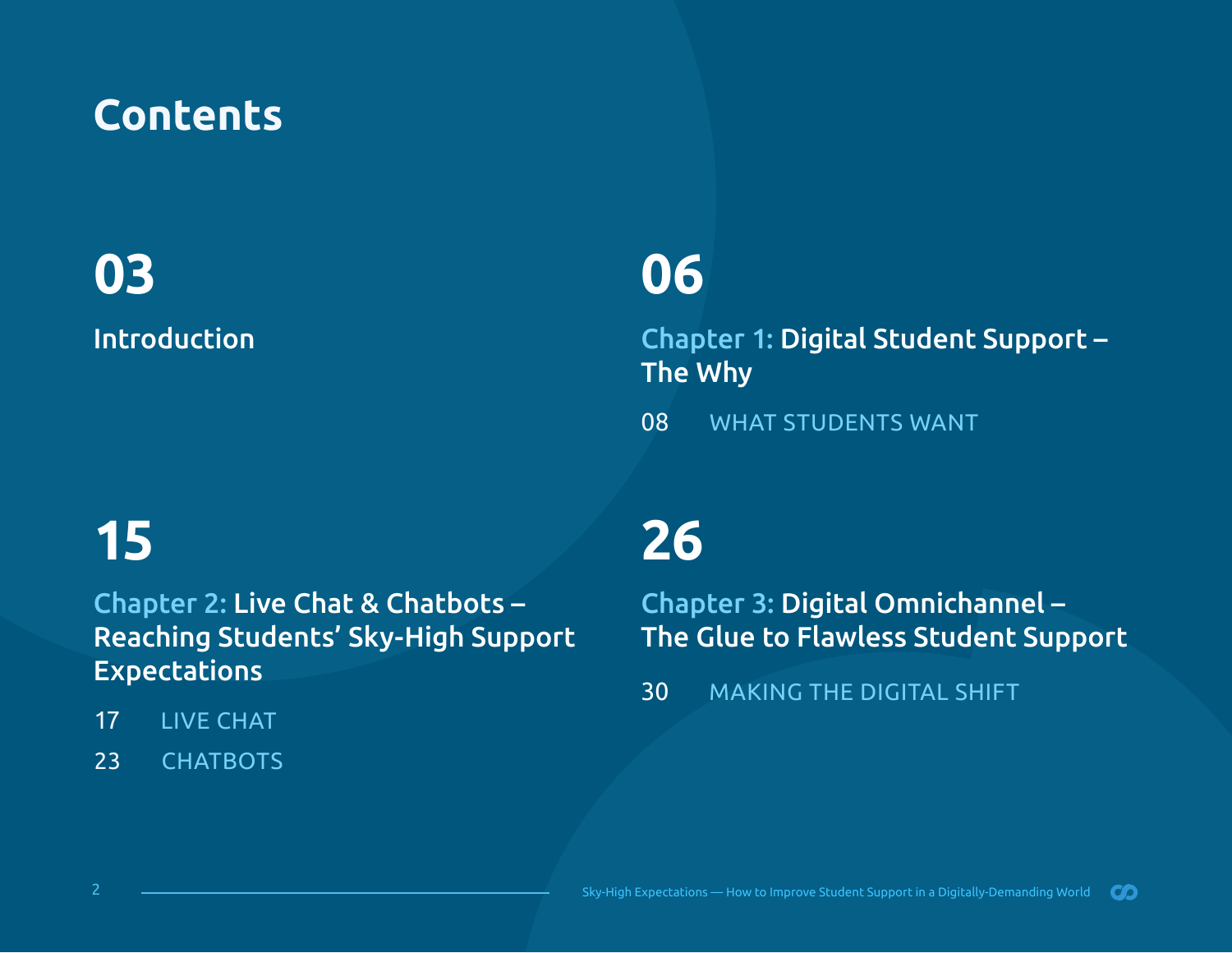#### <span id="page-2-0"></span>INTRODUCTION

Student support expectations are at an all-time high, and many higher education institutions are struggling to keep up.



The rapid improvement in technology across industries and uses is providing students with an incredibly smooth and quick experience. From Amazon's same day delivery to UberEat's seamless takeaway offering, students have grown up surrounded by unheard levels of accessibility, instant gratification, and personalization. However, enjoying such impressive experiences with these brands has led students to expect it from every brand they interact with – including higher education.

Today's students expect schools to be accessible wherever and whenever they need support, on their terms.

- 61% of Gen Zers 'expect companies to anticipate my needs'
- 77% of GenZers 'expect consistent interactions across departments' and,
- 63% of GenZers 'expect all company representatives to have the same information about me'.

To provide students with this level of support, schools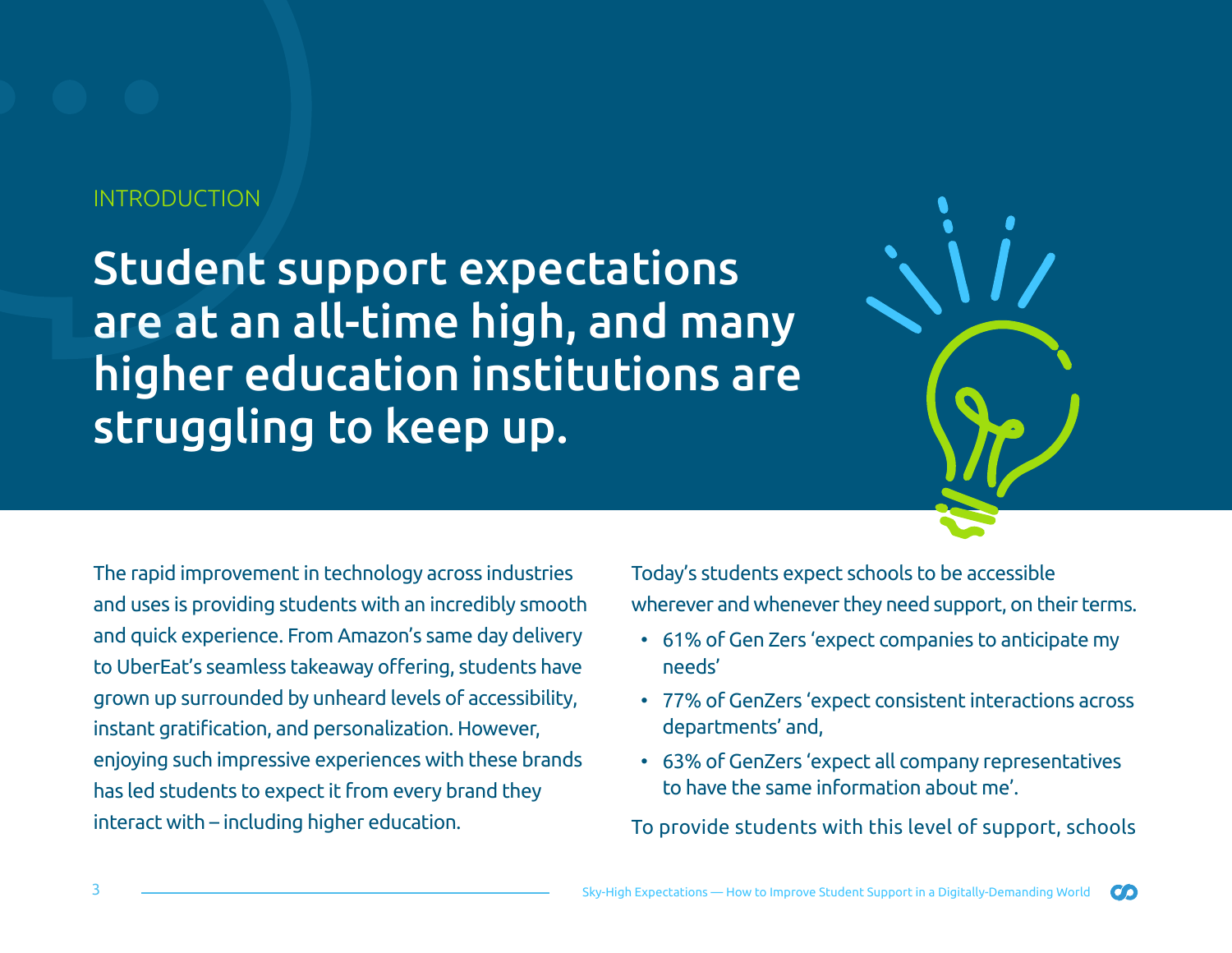must begin by making live chat and chatbots central to their student support offering. Once confident with this, omnichannel engagement is the next crucial step, increasing their digital communication channel offering, and connecting each channel together within the agent console for efficient, fast, and personalized support.

### The pandemic has awoken higher

education institutions to the absolute necessity of digitalization. If they were transitioning slowly towards digitalization, they know they need to speed up.

Communication and engagement play a key role in the

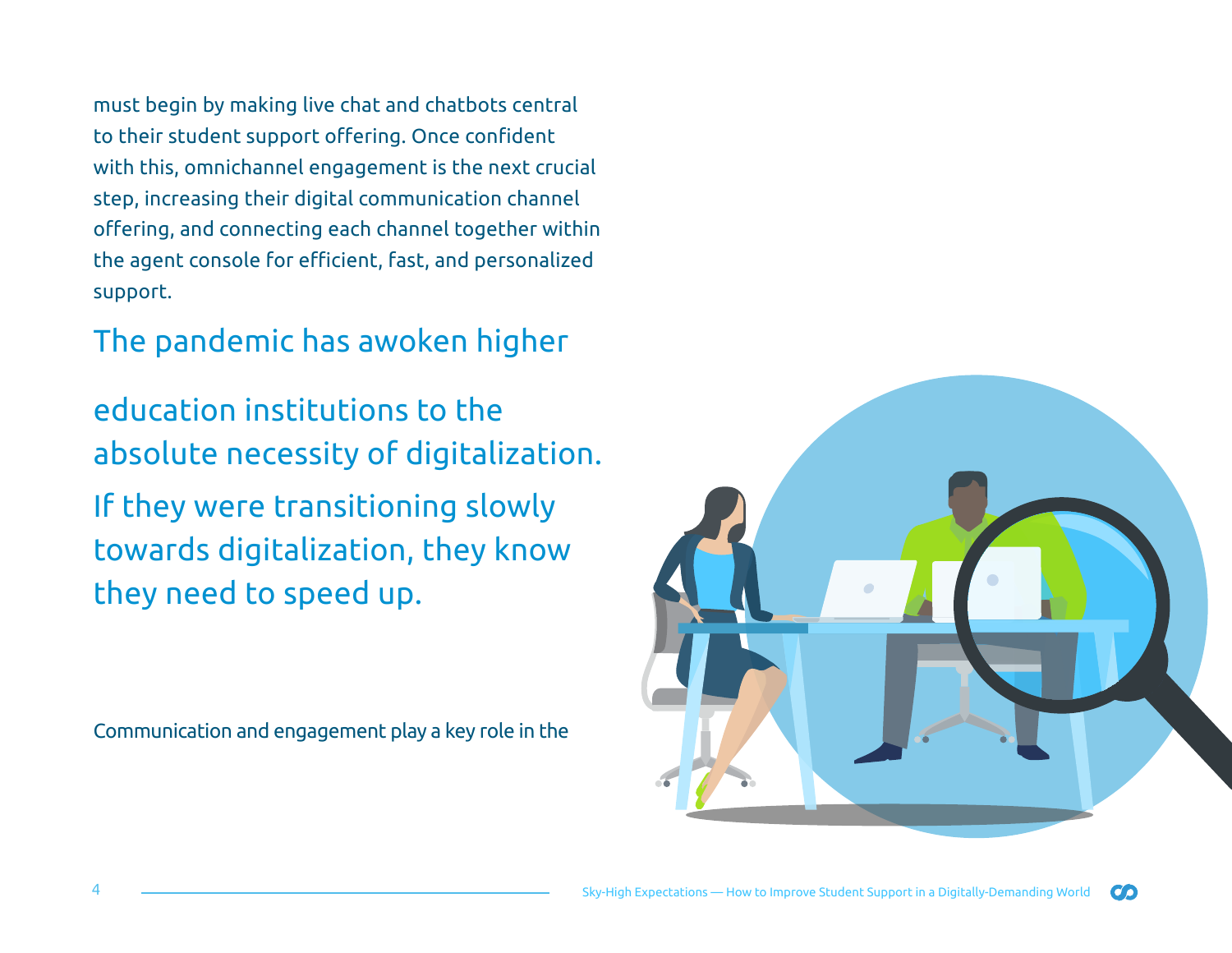**Whether you are offering only email and phone support, have implemented live chat, or are ahead of the curve and are beginning to introduce multiple support channels, this guide will help you to understand:**

- 1. Why schools must adopt digital support channels to improve student support
- 2. How schools can use live chat and chatbots to meet sky-high student expectations
- 3. How digital omnichannel support takes it up a level

**Read on to find out how you can meet your students' support expectations with the right technology, knowledge, and guidance.**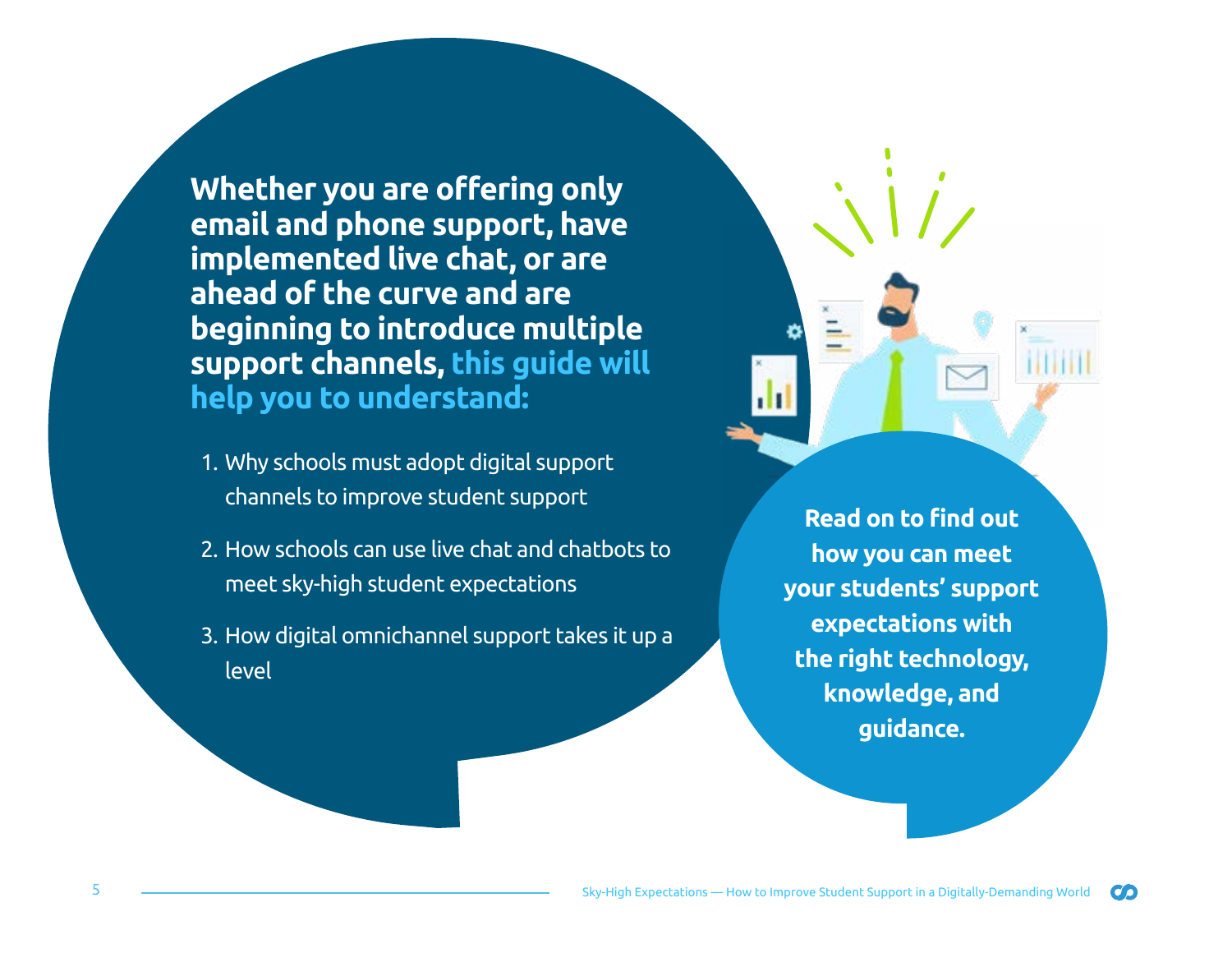# <span id="page-5-0"></span>CHAPTER 1 **Digital Student Support – The Why**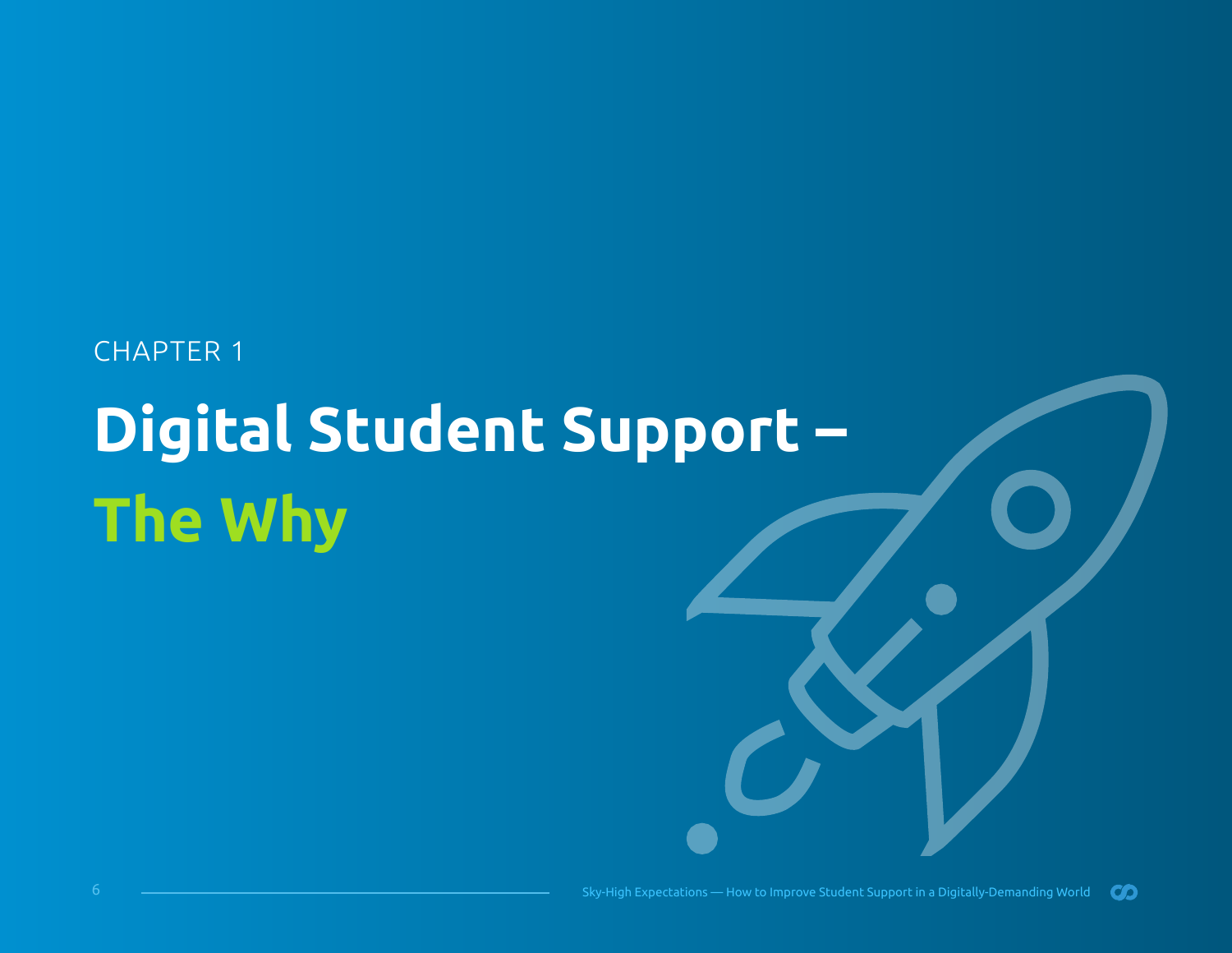# **Digital Student Support – The Why** CHAPTER 1

achievements, satisfaction, and most markedly, drop-out rates, of students in higher education. This is of special concern in North America with college dropout rates [averaging 40% for undergraduate](https://www.thinkimpact.com/college-dropout-rates/)  [students](https://www.thinkimpact.com/college-dropout-rates/), and up to 50% for public universities. This has a severe impact on an institution's bottom line. A [study by Stanford](https://collegepuzzle.stanford.edu/cost-of-postsecondary-student-attrition/) revealed a student who leaves before graduating can cost an institution up to \$40,000.

According to an Academic Impression's survey, only 6 higher education professionals from 79 colleges and universities graded their institution's student-centric service with an 'A'.

By providing students with the digital channels that they want to connect on, when they want to, institutions increase the opportunity for engagement at every stage of the student lifecycle enrolment, engagement, and retention.

If this wasn't enough, digital transformation can also

drive down costs. On average, live chat costs one third less than phone support. Not only can schools provide the 21st century digital support that today's students expect, but they can save money while doing it.

This chapter will take you through the key reasons why offering digital support channels is essential, looking at it from the perspective of the student and how they want to connect with universities and colleges.

Across every demographic, the international move

Live chat costs 1/3 less than phone support on average.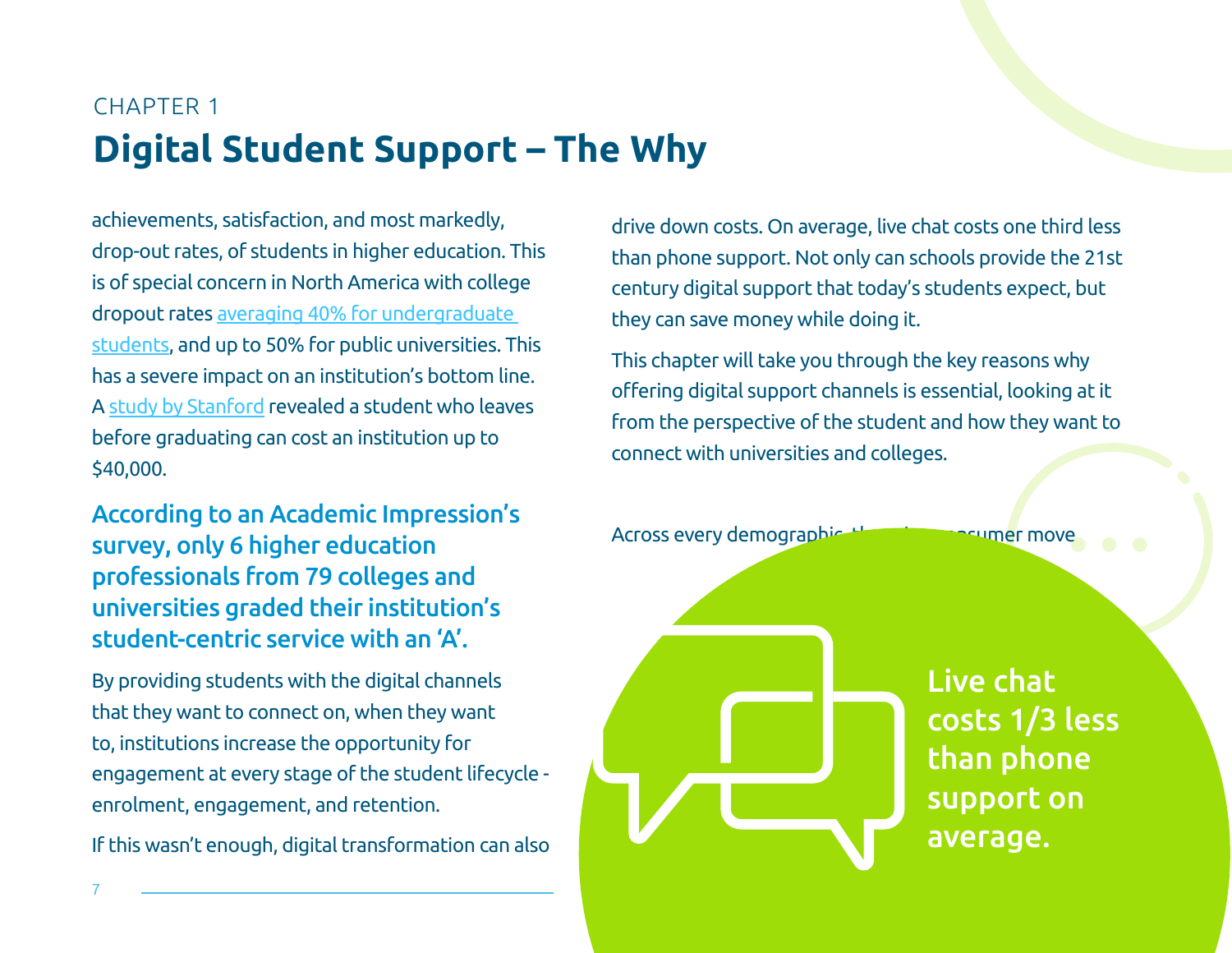- <span id="page-7-0"></span>1 Accessible support
- 2 Fast support
- 3 All-day, everyday support
- 4 Personalized and helpful support

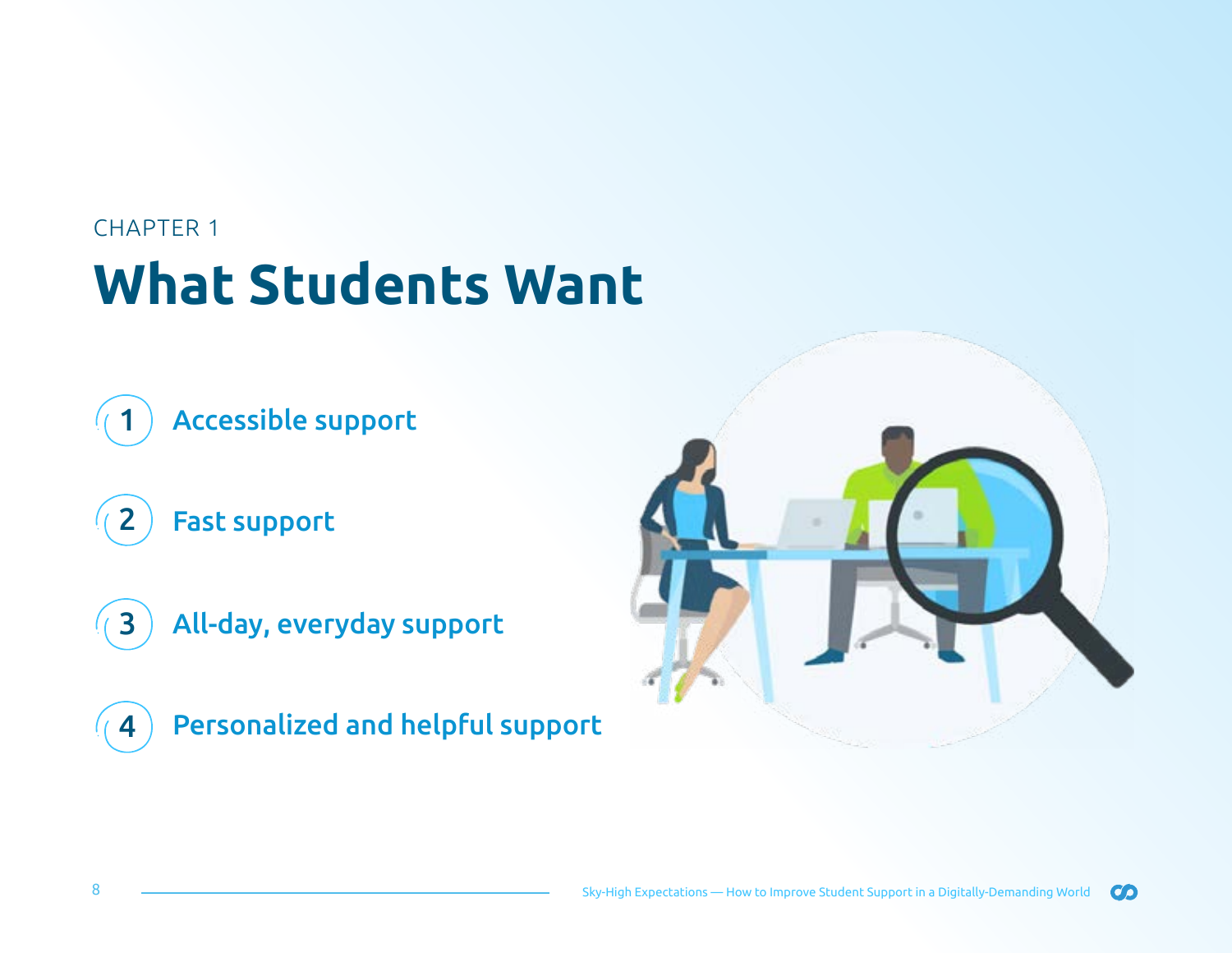

**Accessible support** 

52% of Millenials feel<br>taking a phone call

away from phone and towards digital communication, and for younger people, this digital preference runs even deeper. [52% of Millennials](https://www.highspeedinternet.com/providers/wireless) say they feel anxious about taking a phone call, and 60% of Gen Z say they 'hate calling people'.

This preference away from phone and towards digital communication boils down to three key attributes, the first of which is the desire for accessible support. Phone is a notoriously inaccessible channel, forcing callers to be passed between agents as they try to find the suitable agent who can help them with their query.

In stark contrast, today's students are digital-first, and digital-obsessed. According to a survey by Pew Research



[Center,](https://www.pewresearch.org/internet/2018/05/31/teens-social-media-technology-2018/) 45% of Millennials say they are online "almost constantly." That's almost double the percentage who answered the same [three years ago](https://www.pewresearch.org/internet/2015/04/09/teens-social-media-technology-2015/). As a result, digital channels like social media are highly accessible and convenient for students to use, not least because of the length of time they spend on these platforms and their familiarity using them.

Although today's students are digital-first, this doesn't just mean that they want to connect via digital channels. It also means that they want they do reach out, they don't think about what digital channel they are using. They simply want to use the digital channel that is most convenient to them at that moment in time.

Today's students have grown up surrounded by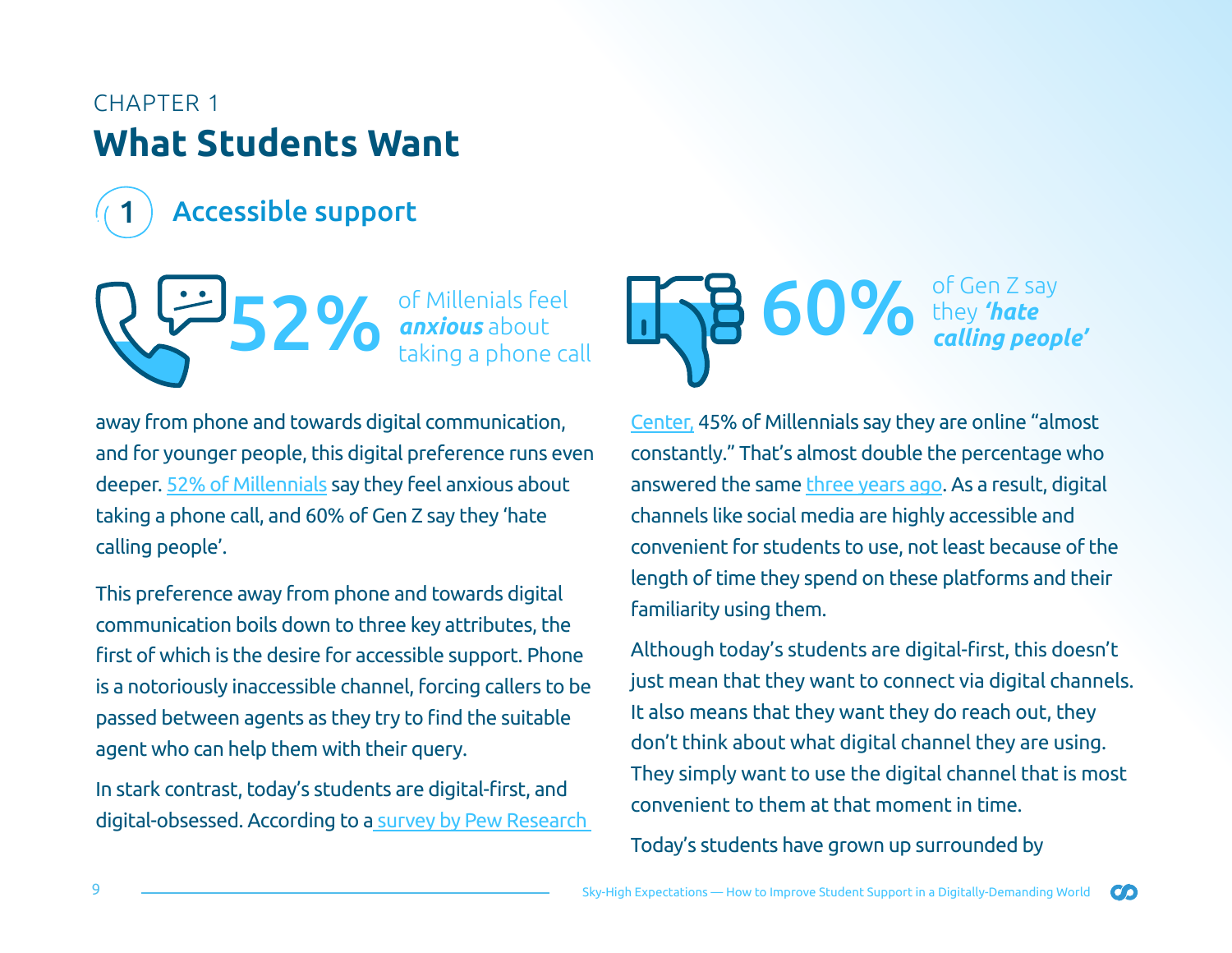# Accessible support

To cater to this mindset and achieve high levels of engagement, institutions must provide a range of digital channels, connected together through a digital omnichannel platform so that students can:

#### 1. Connect through their digital choice

2. Be confident that their query will be understood and resolved.



**"The biggest challenge is getting the student over the threshold to ask for help. It is hard to admit they need help. You don't want unnecessary barriers in the way when they do ask for help."**

— Cindy Barnes, Director of Advising and Retention, West Texas A&M University in [Academic Impressions](https://www.higheredjobs.com/articles/articleDisplay.cfm?ID=814)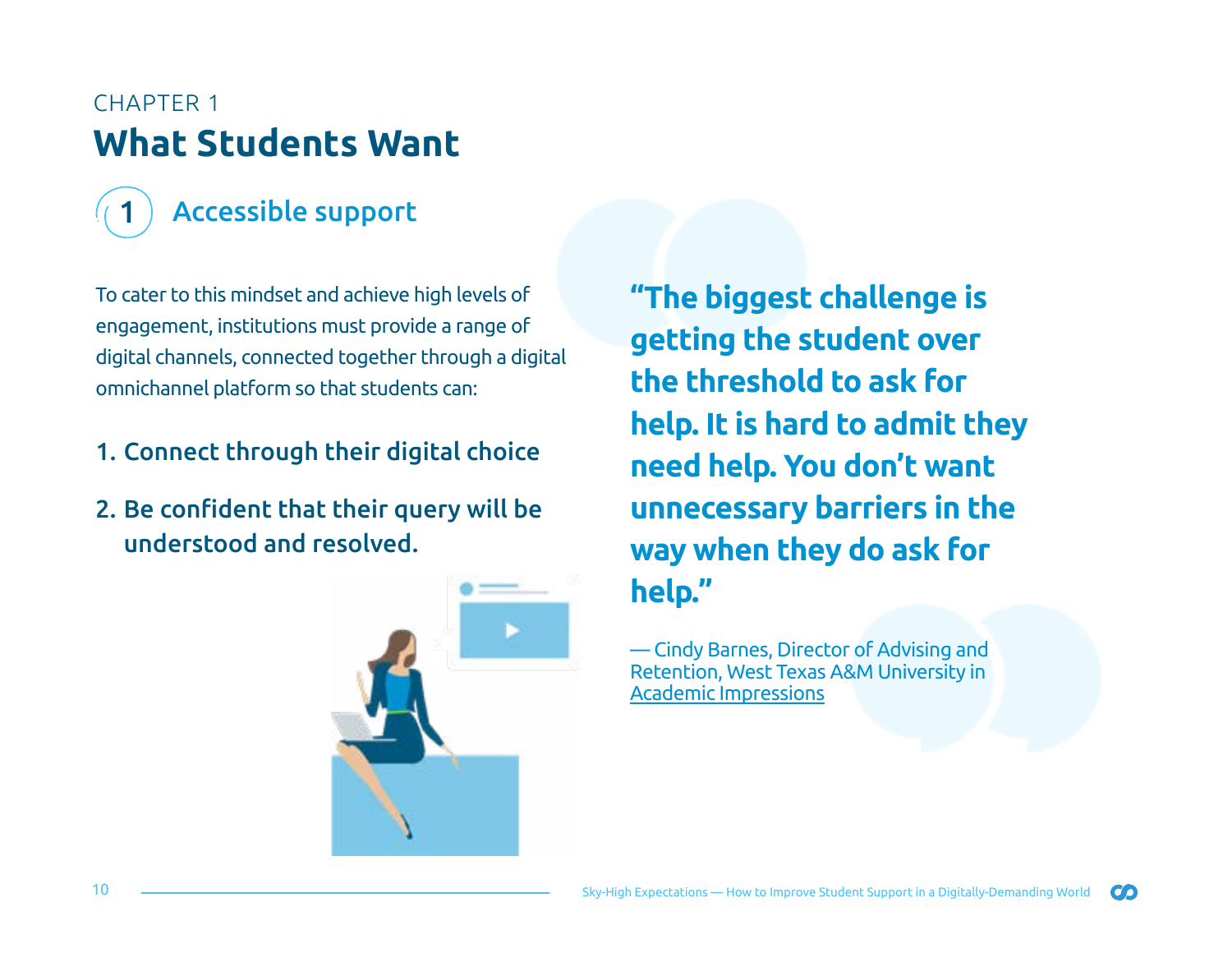### CHAPTER 1 **What Students Want**



The speed at which students can ask a question and get a fast answer is key to the popularity of support via social media. Students have grown up in a digital world that has created a desire for instant gratification, and this has seeped into customer support. The speed, and sometimes, real-time nature of social media caters to this behavioral expectation. In fact, 71% of 16-24-yearolds believe that customer experience can be drastically improved by quick responses.

To speed up response times even further, AI-powered virtual assistants are invaluable. By monitoring live chat conversations in real-time, these AI tools automatically find and provide answers for the agent to send to the student. This reduces (or even eliminates) the time spent looking for information, as well as typing out the answer.

The need for speed is driving students away from phone (and even email in some cases), and towards the instancy of live chat and social media.

An integrated knowledge base also helps produce quick responses and resolutions. Connected within the console, an agent can quickly search for the information they need, and pass it on to the student, allowing them to provide faster and more accurate support.

# [of 16-24-year-olds](https://www.comm100.com/resources/infographic/millennials-prefer-live-chat-speed-convenience/) believe that customer experience can be drastically improved by quick responses. [71%](https://www.comm100.com/resources/infographic/millennials-prefer-live-chat-speed-convenience/)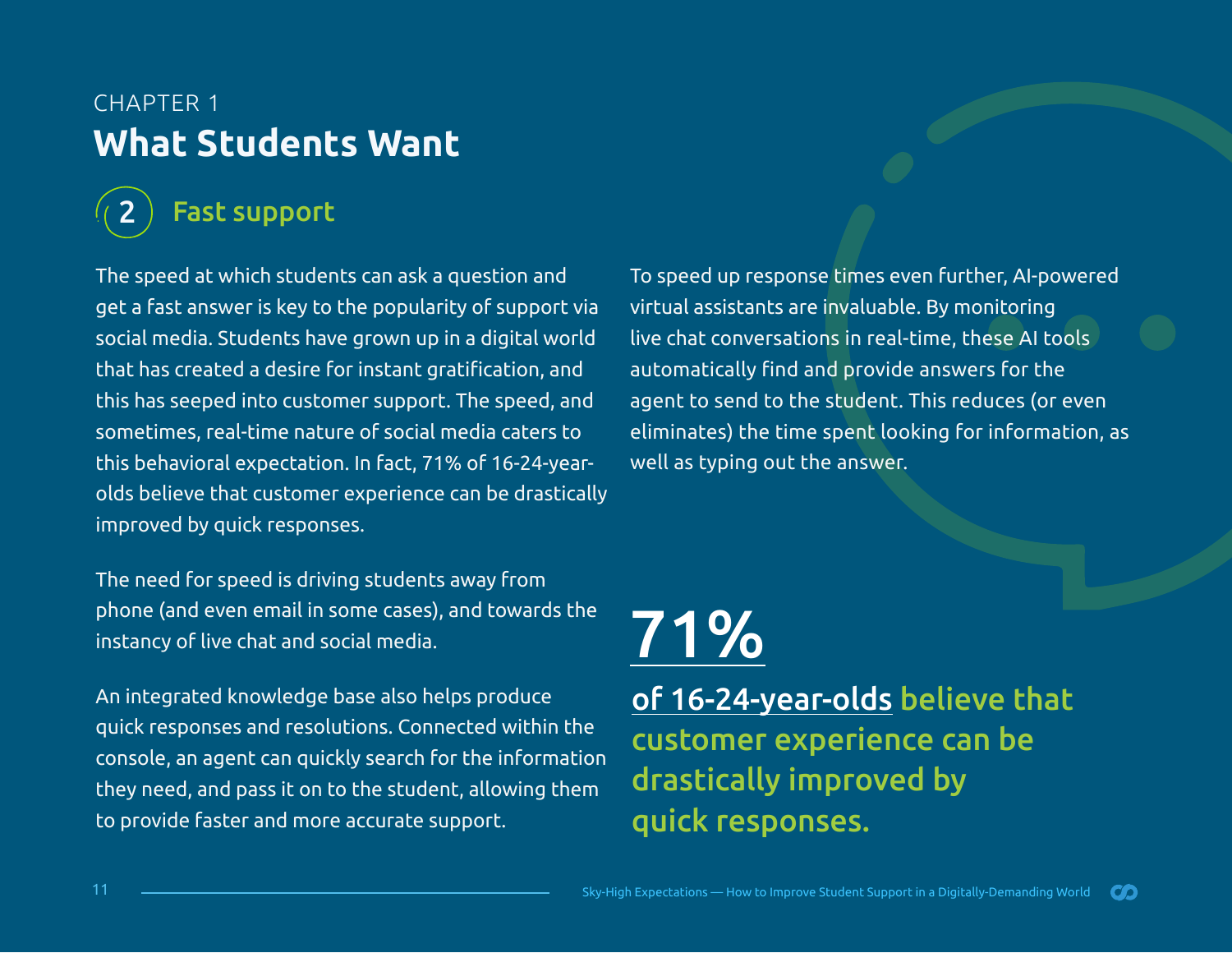3 All-day, everyday support



technology, so it should be no surprise that they prefer the accessibility and speed that digital channels provide. However, if they don't receive this level of support, this experience can quickly sour. After all, [58% of Millennials](https://www.comm100.com/resources/infographic/millennials-prefer-live-chat-speed-convenience/) expect to be able to connect with a company whenever they want to. This is why AI chatbots should be every educational institution's best friend.

By setting up an AI chatbot – both within live chat and social platforms – a large portion of frontline customer care can be automated so every student can be listened to and engaged with immediately – even when support volumes are at their peak. With [Comm100 AI Chatbot](https://www.comm100.com/platform/chatbots/), you can create one bot and implement it across live and social media, including Facebook, Facebook Messenger, and Twitter. More importantly than all the above, chatbots are 24/7 so students can receive support whenever they need, even when your team is offline.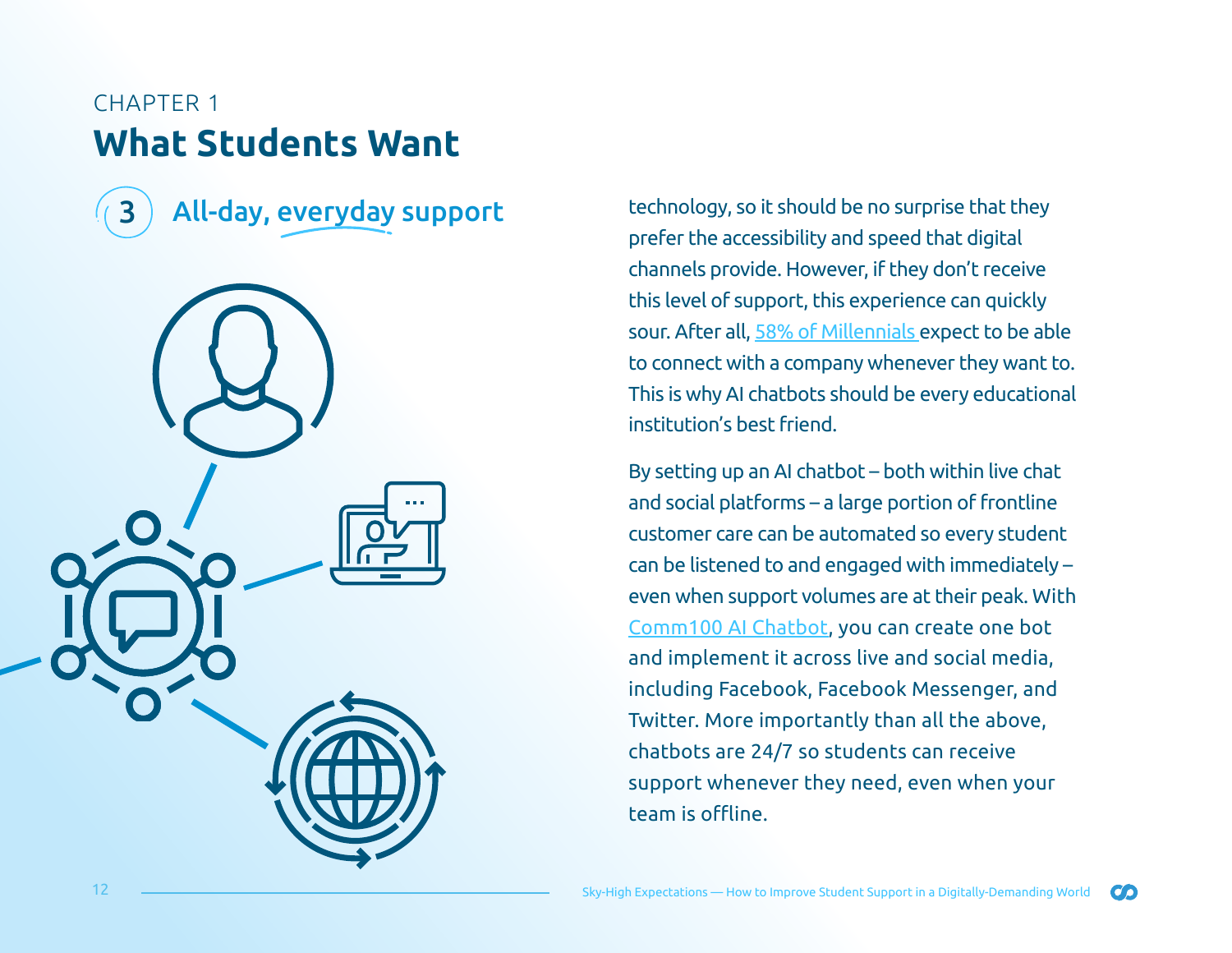# 3 All-day, everyday support

To be clear, there is a difference between chatbots and AI-powered chatbots. Chatbots that run on keywords and without the benefit of AI technology like Natural Language Processing (NLP) are common, easy to spin up, and can work well in the right context. However, chatbots that are powered by AI take the student experience up a level.

Students are most open to chatbots than any other demographics. Gen Z and Millennials are [most likely to have used AI](https://get.niceincontact.com/rs/069-KVM-666/images/0003139_en_2019-NICE-inContact-CX-Transformation-Benchmark-Global-Consumers-eBook.pdf)  [in customer service,](https://get.niceincontact.com/rs/069-KVM-666/images/0003139_en_2019-NICE-inContact-CX-Transformation-Benchmark-Global-Consumers-eBook.pdf) and are most likely to agree that chatbots make it easier and quicker for their issues to get resolved.

#### If you're wondering where to start with chatbots, here are just a handful of use cases they can handle:

**1**

**4**

- 24/7 service: Chatbots provide an additional channel for students to still get answers during off-hours so they can get assistance on their schedule, not yours.
- FAQs: Chatbots can handle common questions to free up your agents to handle the more complex or sensitive queries. **2**
- Gathering student information: Chatbots can pass off the who, what, where, when, and why to an agent, helping them contextualize queries and reducing time spent on each question. **3**
	- Shorter queues, faster responses: Chatbots can handle an unlimited amount of chats simultaneously. They can also deliver responses more quickly than human agents.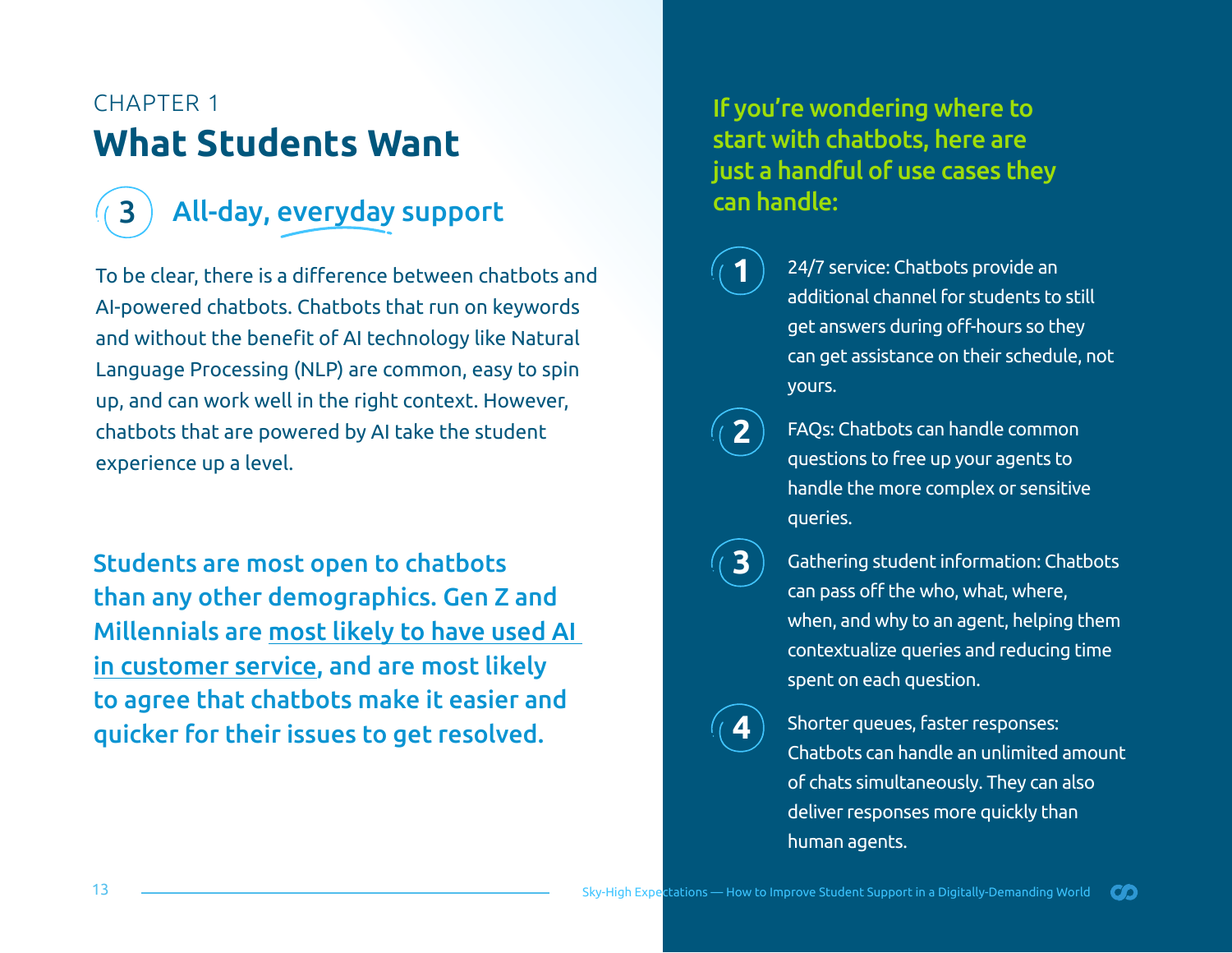### CHAPTER 1 **What Students Want**

### Personalized & helpful support

We know students want fast and accessible support – but this all they expect. While quick response and resolution is vital, the support must also answer their query. With a digital omnichannel platform, institutions can provide exactly this with personalized and helpful support.

 Omnichannel platforms connect every digital channel together within one console, bringing together historical conversations across every channel, as well as individual information such as course history,

date of birth, and any other valuable individual information. With this information at hand, agents can immediately build a clear image of the student and their full lifecycle, empowering them to better understand the student and provide more helpful and personalized support. (Read more on digital omnichannel in Chapter 3)

Audio and video chat is a great tool within Comm100 Live Chat to bring extra personalization to student interactions. (More on this in Chapter 2.)

Digital omnichannel support empowers higher education institutions to treat every student as an individual.

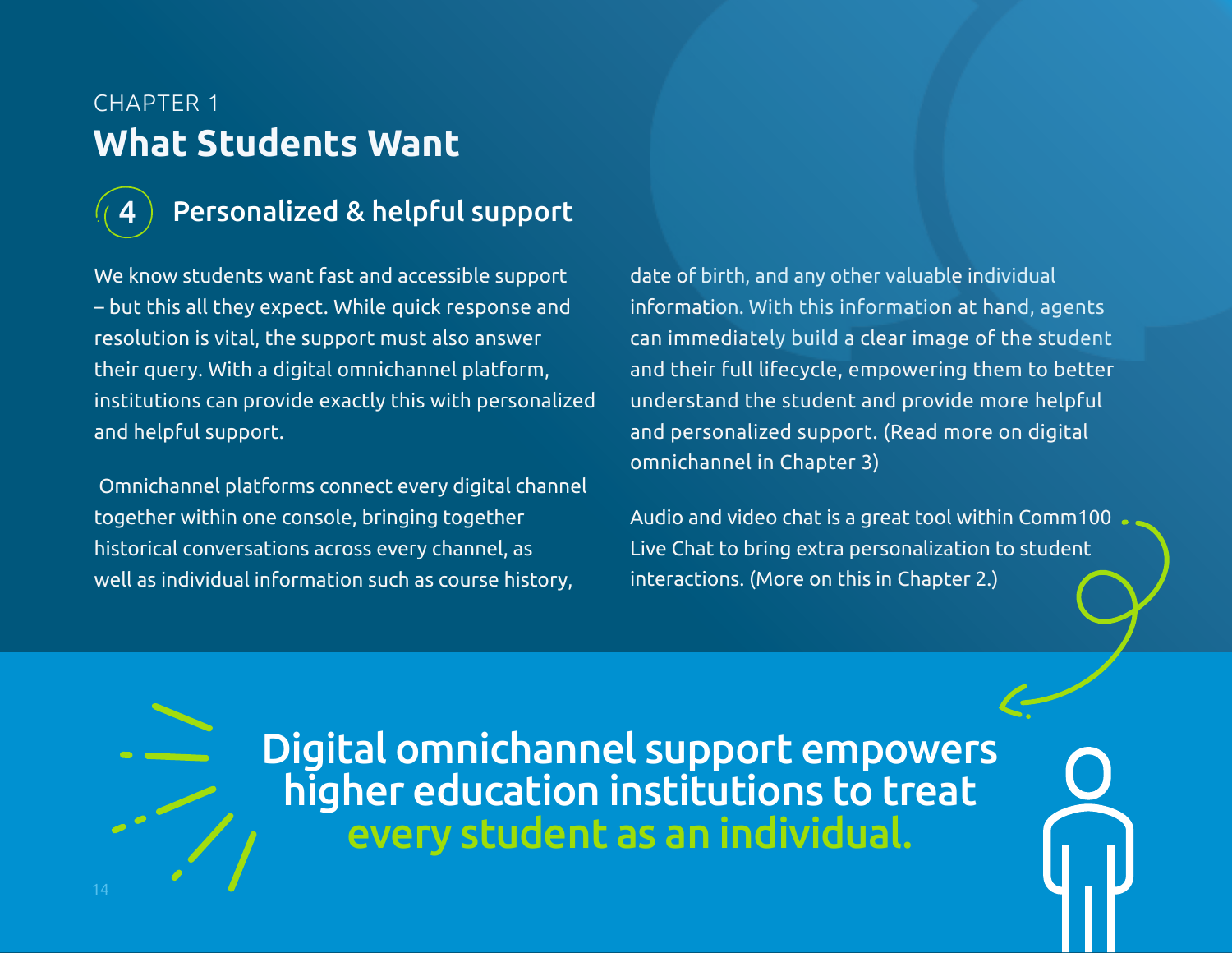#### <span id="page-14-0"></span>CHAPTER 2

# Live Chat & Chatbots – Reaching Students' Sky-High Support Expectations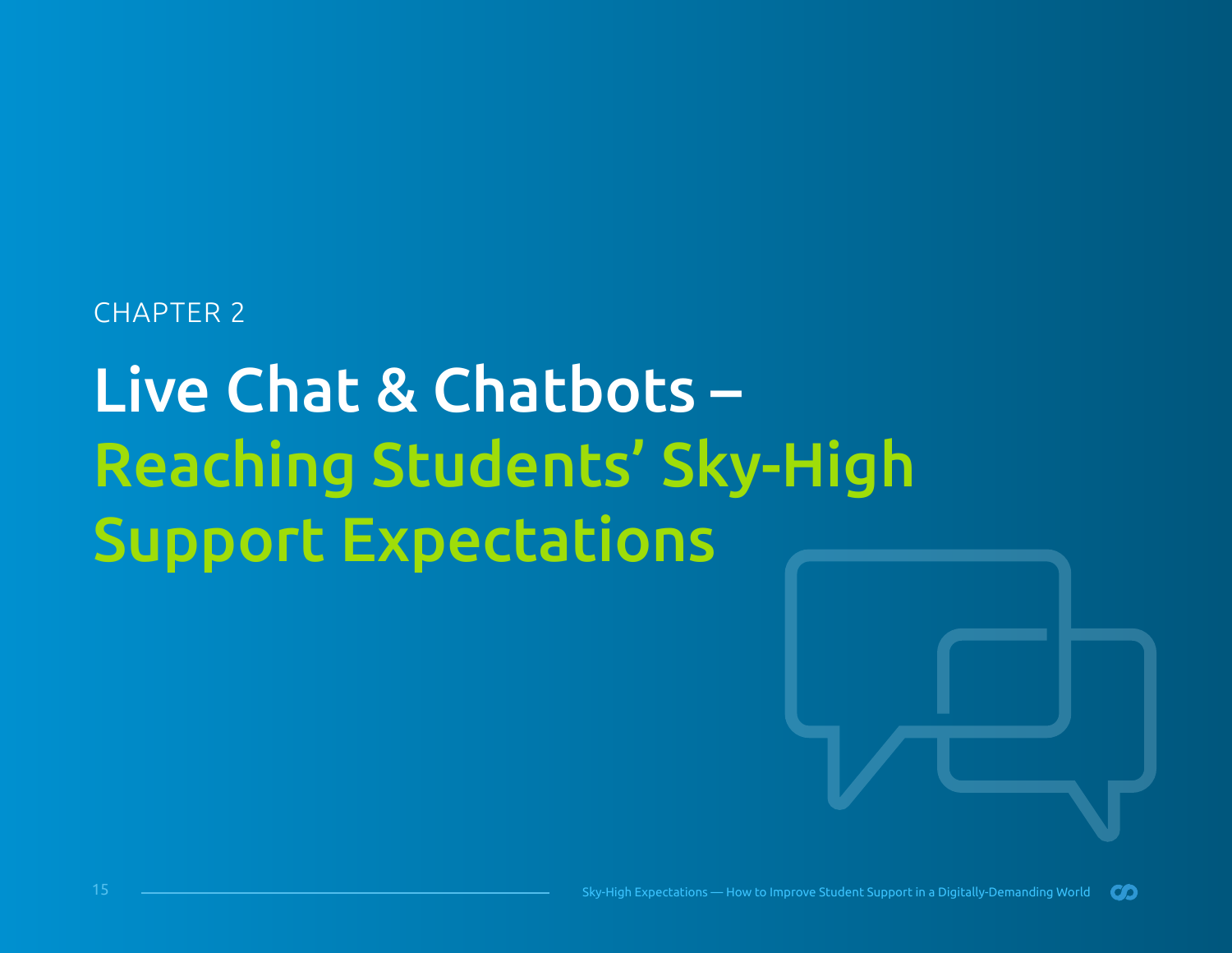# How to Boost Student Engagement CHAPTER 2

- Audio and video chat
- 2 Proactive chat invitations
- 3) Route to specific agent
	- In-app chat



4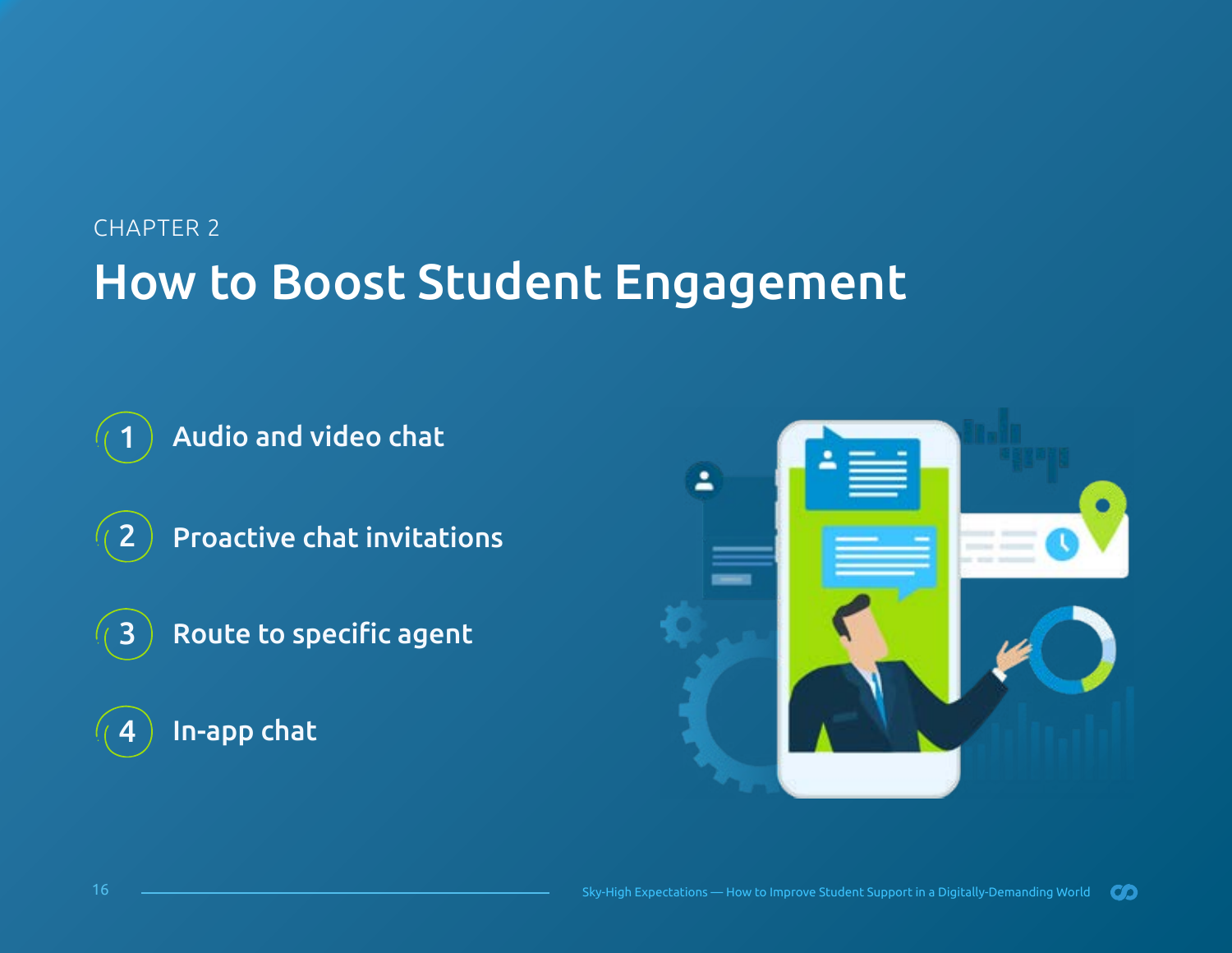<span id="page-16-0"></span>The popularity of live chat and chatbots helps higher educational institutions support students by meeting them where and how they want, as we have previously discussed. In this chapter, we will explore the many tools and features within live chat and chatbots that can empower agents to take this support and engagement even further.





In the previous chapter, we spoke about the popularity of live chat with students and how it allows them to connect how they want – digitally. In this section, we will take you through live chat features that agents can use to increase the level, quality, and personalization of engagement with students.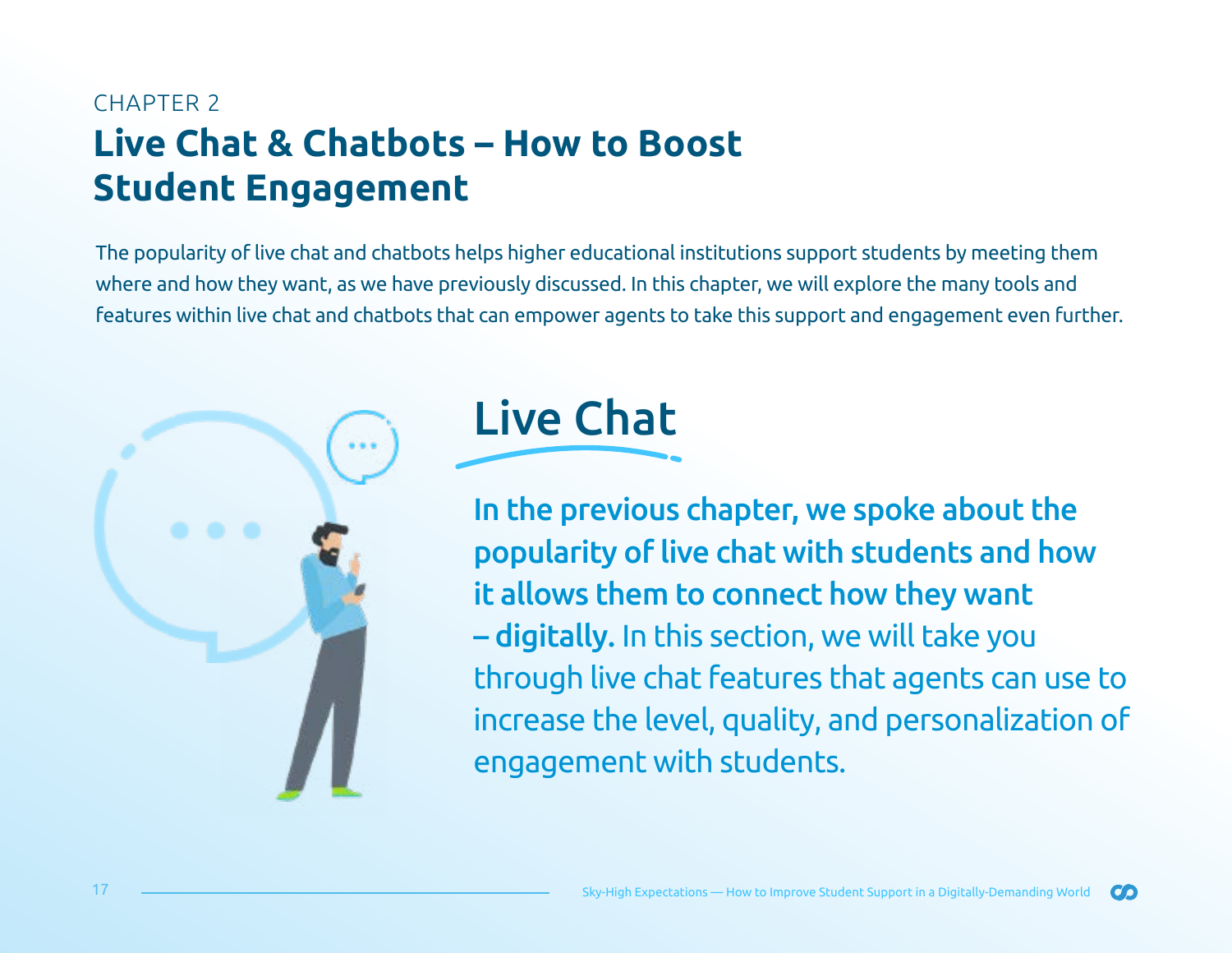#### CHAPTER 2

# **Live Chat & Chatbots – How to Boost Student Engagement**



### **Audio and Video Chat**

Developing relationships with students is crucial to the quality of support that follows. While live chat does this brilliantly, there's another tool educational institutions can use to take this personalized customer service up a level – video chat.

Video chat brings students face-to-face with agents and helps them to connect on a more personal level. This is all the more helpful in the age of COVID as many universities and colleges remain closed. Dawson College faced this problem in the fall of 2020 and used Comm100 video chat as their solution.

In 2020, Covid-19 restrictions rendered Dawson College's traditional open house event impossible. As an essential part of its enrollment strategy, administrators feared that without the event there would be a significant drop in enrollment.

In a moment of ingenuity, Dawson College came up with the idea of holding a virtual open house event through live chat, supported by video chat. The virtual open house took place over several days and saw almost 1000 students from 17 countries speak with hundreds of department reps. Video chat allowed department reps to develop a more personal connection with the students and begin building relationships that are always so important to the success of an open house event.

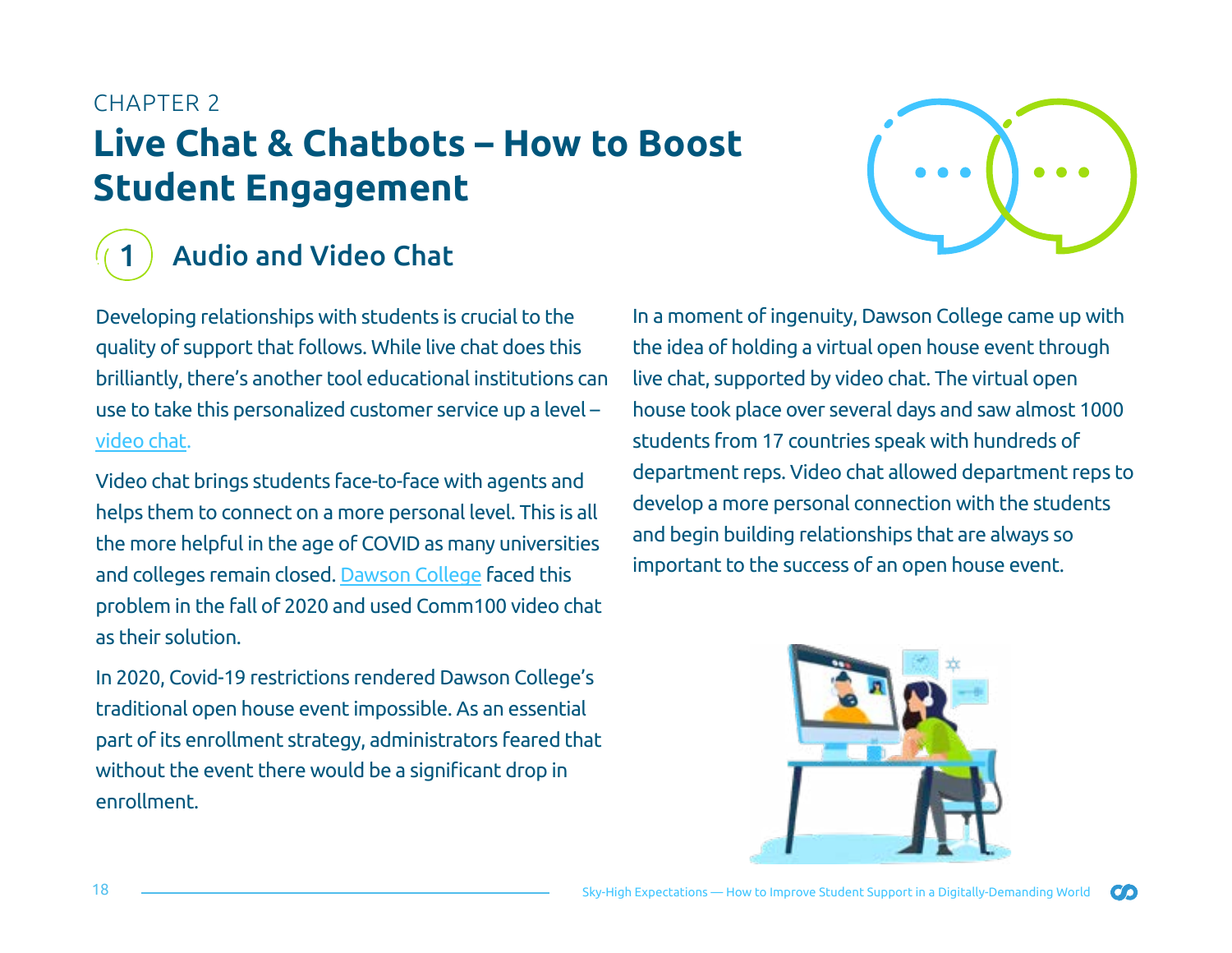["Speaking with the students over video](https://www.comm100.com/customers/dawson-college/?campaign_id=FeaturedResources-blog-how-can-educational-institutions-elevate-their-customer-service)  [meant our college representatives had](https://www.comm100.com/customers/dawson-college/?campaign_id=FeaturedResources-blog-how-can-educational-institutions-elevate-their-customer-service)  [the chance to connect with the students](https://www.comm100.com/customers/dawson-college/?campaign_id=FeaturedResources-blog-how-can-educational-institutions-elevate-their-customer-service)  [on a more personal level, as if they](https://www.comm100.com/customers/dawson-college/?campaign_id=FeaturedResources-blog-how-can-educational-institutions-elevate-their-customer-service)  [were face-to-face. This is so important](https://www.comm100.com/customers/dawson-college/?campaign_id=FeaturedResources-blog-how-can-educational-institutions-elevate-their-customer-service)  [to developing relationships with the](https://www.comm100.com/customers/dawson-college/?campaign_id=FeaturedResources-blog-how-can-educational-institutions-elevate-their-customer-service)  [students and allowed us to recreate](https://www.comm100.com/customers/dawson-college/?campaign_id=FeaturedResources-blog-how-can-educational-institutions-elevate-their-customer-service)  [the experience of our typical, in-person](https://www.comm100.com/customers/dawson-college/?campaign_id=FeaturedResources-blog-how-can-educational-institutions-elevate-their-customer-service)  [open house events."](https://www.comm100.com/customers/dawson-college/?campaign_id=FeaturedResources-blog-how-can-educational-institutions-elevate-their-customer-service)

> [Derek Gaucher](https://www.comm100.com/customers/dawson-college/?campaign_id=FeaturedResources-blog-how-can-educational-institutions-elevate-their-customer-service) [Coordinator of IT Solutions at](https://www.comm100.com/customers/dawson-college/?campaign_id=FeaturedResources-blog-how-can-educational-institutions-elevate-their-customer-service)  [Dawson College](https://www.comm100.com/customers/dawson-college/?campaign_id=FeaturedResources-blog-how-can-educational-institutions-elevate-their-customer-service)

[Click here to](https://www.comm100.com/customers/dawson-college/?campaign_id=FeaturedResources-blog-how-can-educational-institutions-elevate-their-customer-service)  [read the](https://www.comm100.com/customers/dawson-college/?campaign_id=FeaturedResources-blog-how-can-educational-institutions-elevate-their-customer-service)  [full story!](https://www.comm100.com/customers/dawson-college/?campaign_id=FeaturedResources-blog-how-can-educational-institutions-elevate-their-customer-service)

D.

**DB**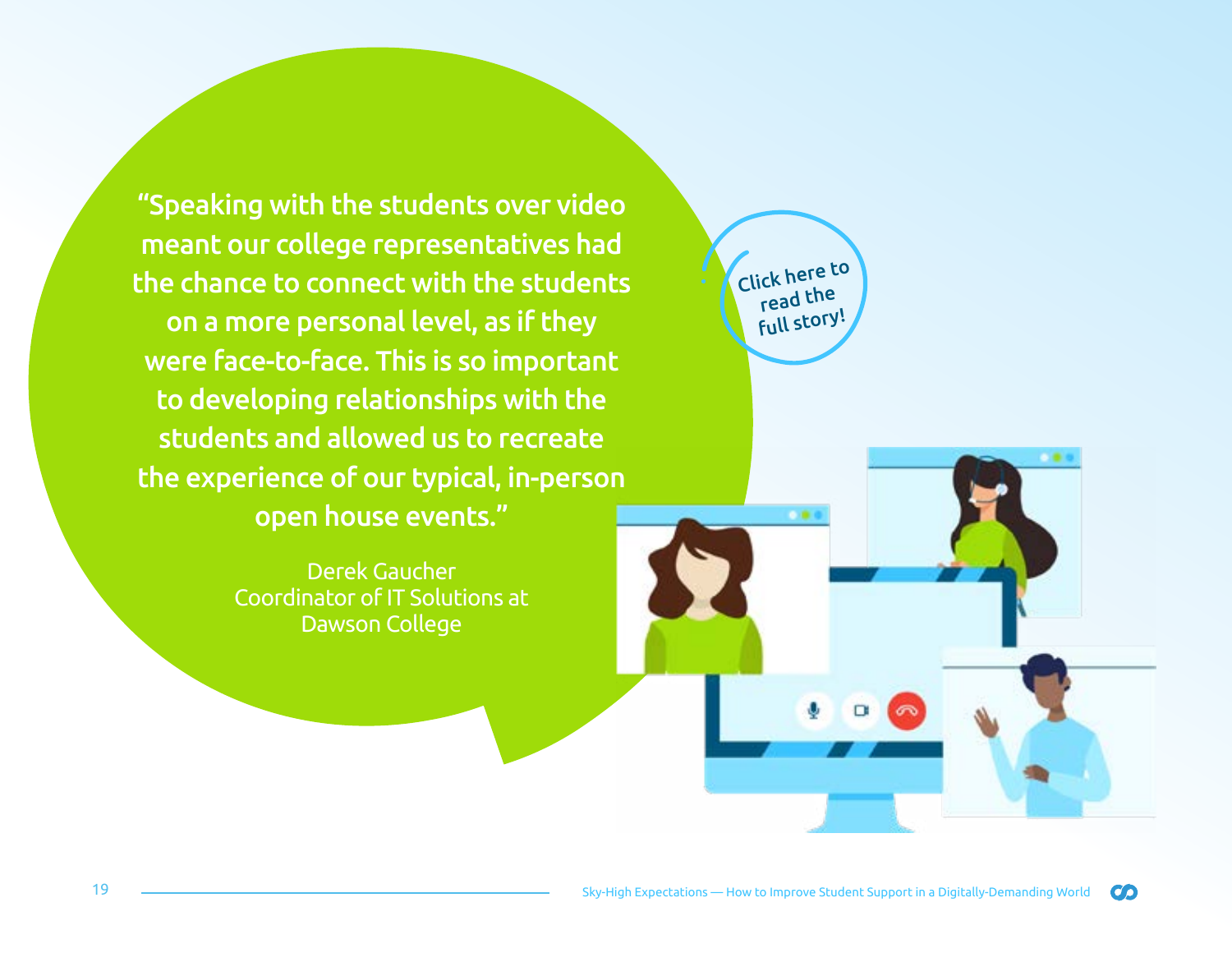# 2 Proactive chat invitations

Sometimes students just need a little encouragement to reach out and ask a question. With [proactive chat](https://www.comm100.com/platform/livechat/agent-experience/proactive-chat/)  [invitations](https://www.comm100.com/platform/livechat/agent-experience/proactive-chat/), you can do exactly this by initiating the conversation; manually or automatically.

To manually send a chat invitation, an agent simply finds the student within the dashboard and clicks to send them a message. To help the agent identify these students, tags can be attached to their individual profiles. Comm100's platform can also alert agents to their presence in realtime so the agent can reach out to them before they leave.

For [automatic chat invitations](https://www.comm100.com/platform/livechat/agent-experience/proactive-chat/?campaign_id=Blog-how-to-use-live-chat-to-support-the-ecommerce-customer-journey), you don't need to monitor and spot students. Instead, you can automatically trigger chat messages to be sent when they land on your site, providing a welcome message, letting them know about latest news, or just letting them know that you're there for any of their questions.

Adding proactive live chat to your site can also instill a sense of confidence in your students as it reveals an active commitment to communication between the institution and its students.

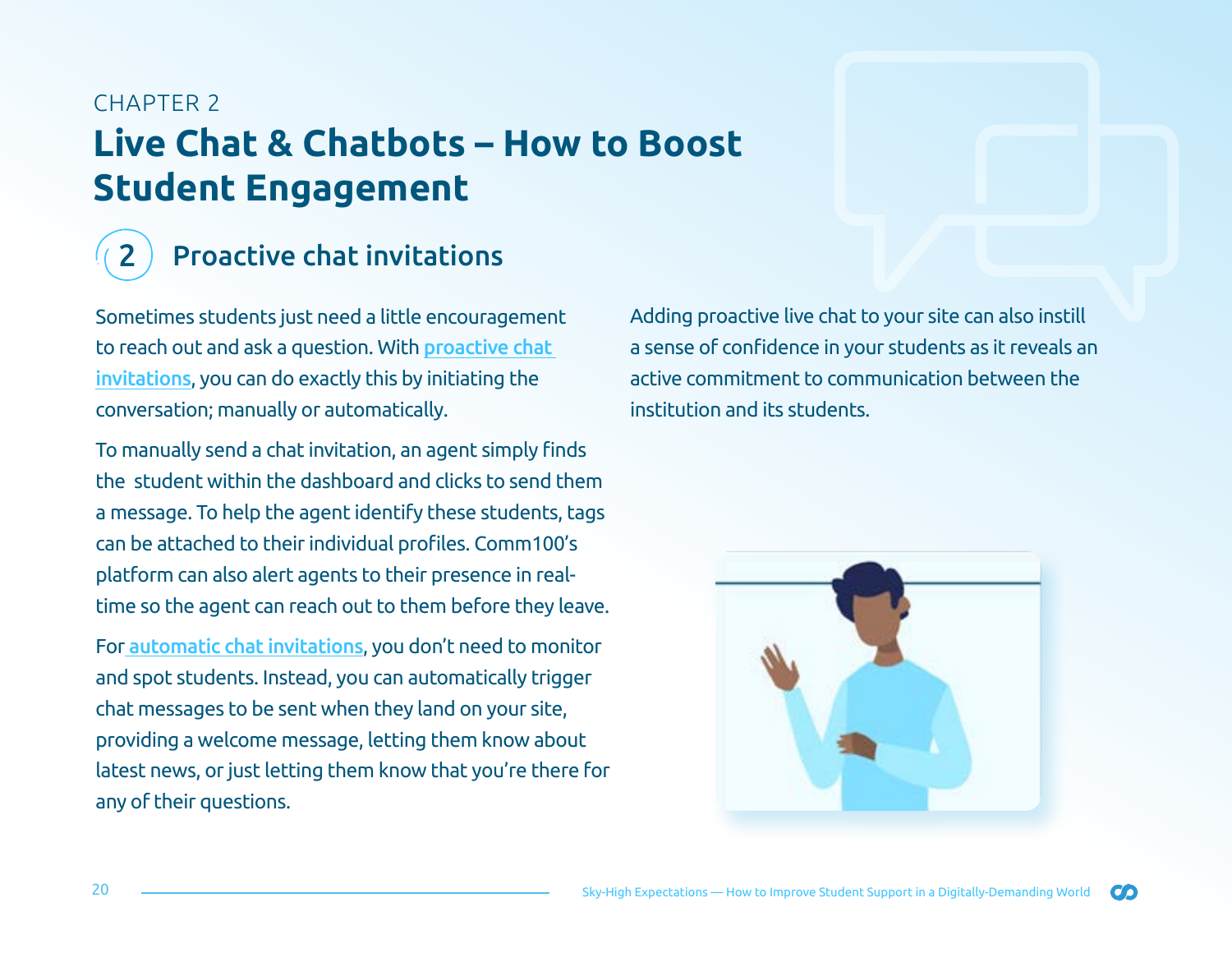#### CHAPTER 2

# **Live Chat & Chatbots – How to Boost Student Engagement**



We've spoken about agents initiating chats, but what if the student does?

By setting up routing rules and assigning a [statuse](https://www.comm100.com/platform/livechat/manager-experience/chat-routing/?campaign_id=Blog-how-to-use-live-chat-to-support-the-ecommerce-customer-journey)s, students can be directly routed to your chosen team, department, or even agent to make sure that they get the support they need.

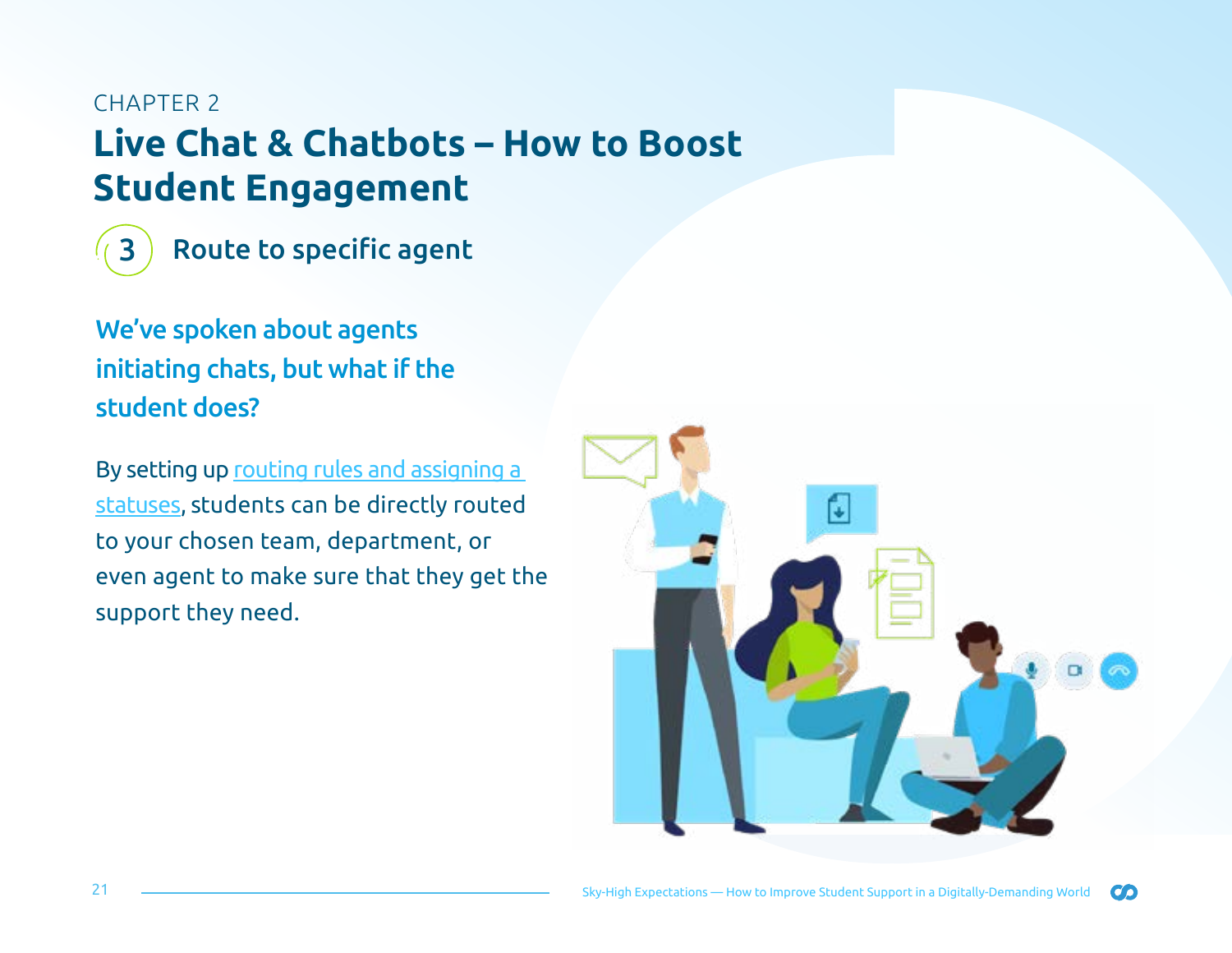### In-app chat

For many higher education institutions, mobile apps are a central focus point for increasing student engagement. In 2020, 43% of live chats in the education sector were made on mobile, and this is only set to increase as students are the highest users of mobile phone.

To support this strategy, you can integrate live chat into the mobile app, allowing students to contact customer support teams inside the app instead of going to the website to search for the chat button.



Adding in-app chat to mobile apps is easy thanks to developer-friendly SDKs (software development kits).

With the creation of mobilefriendly live chat, students can reach out on the go anytime, anywhere.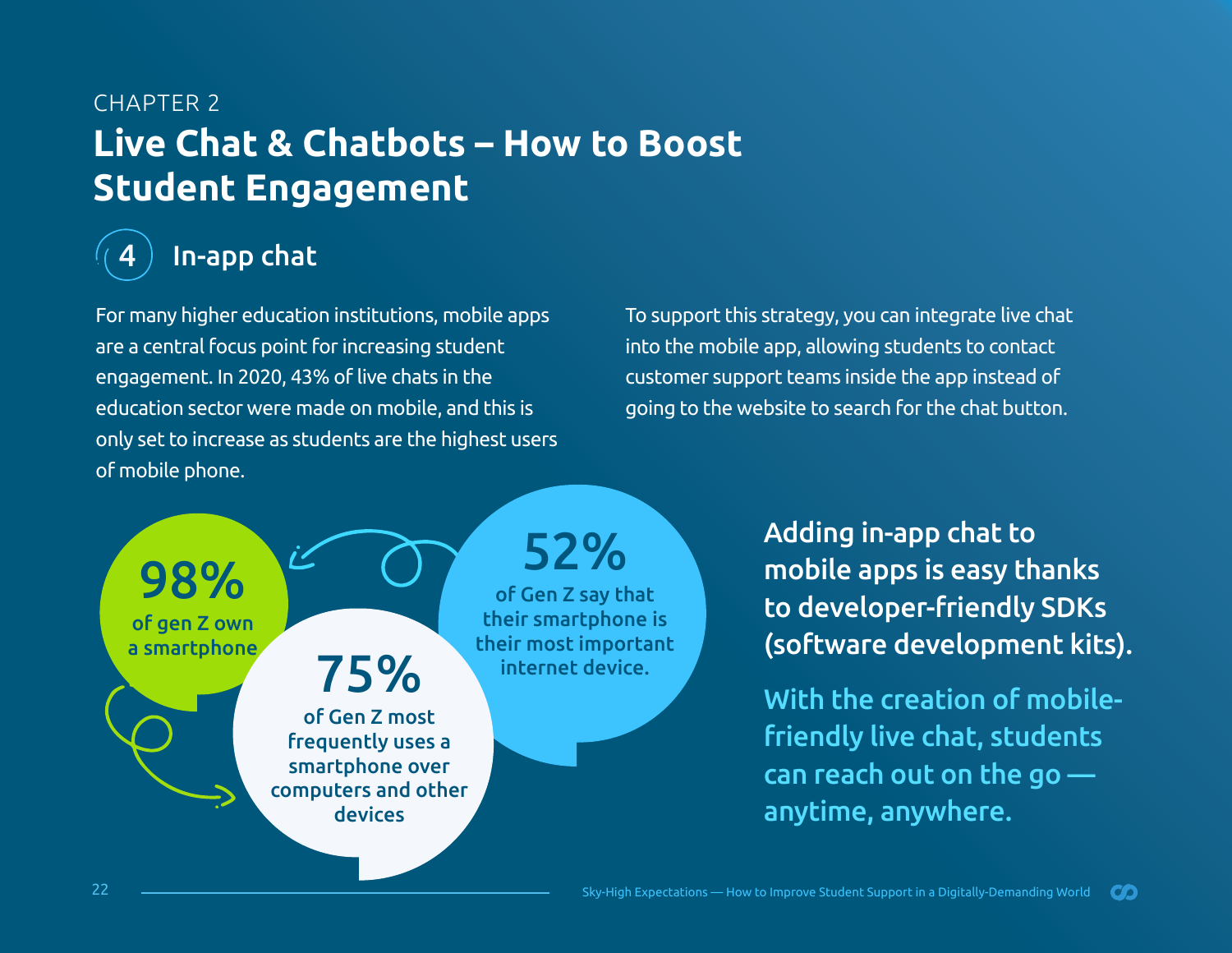<span id="page-22-0"></span>Live chat support is the best channel to connect with students, but few higher educational institutions can afford to provide this support 24/7. So what can you do to be there for those students, night owls, and weekend academics who want to connect with you out of your typical customer service hours? After all, [58% of Millennials expect](https://www.comm100.com/resources/infographic/millennials-prefer-live-chat-speed-convenience/) to be able to connect with a company whenever they want to.





When your team is offline, a chatbot can step in to answer the students' questions, as well as accomplish tasks for them – all without any human supervision, 24/7.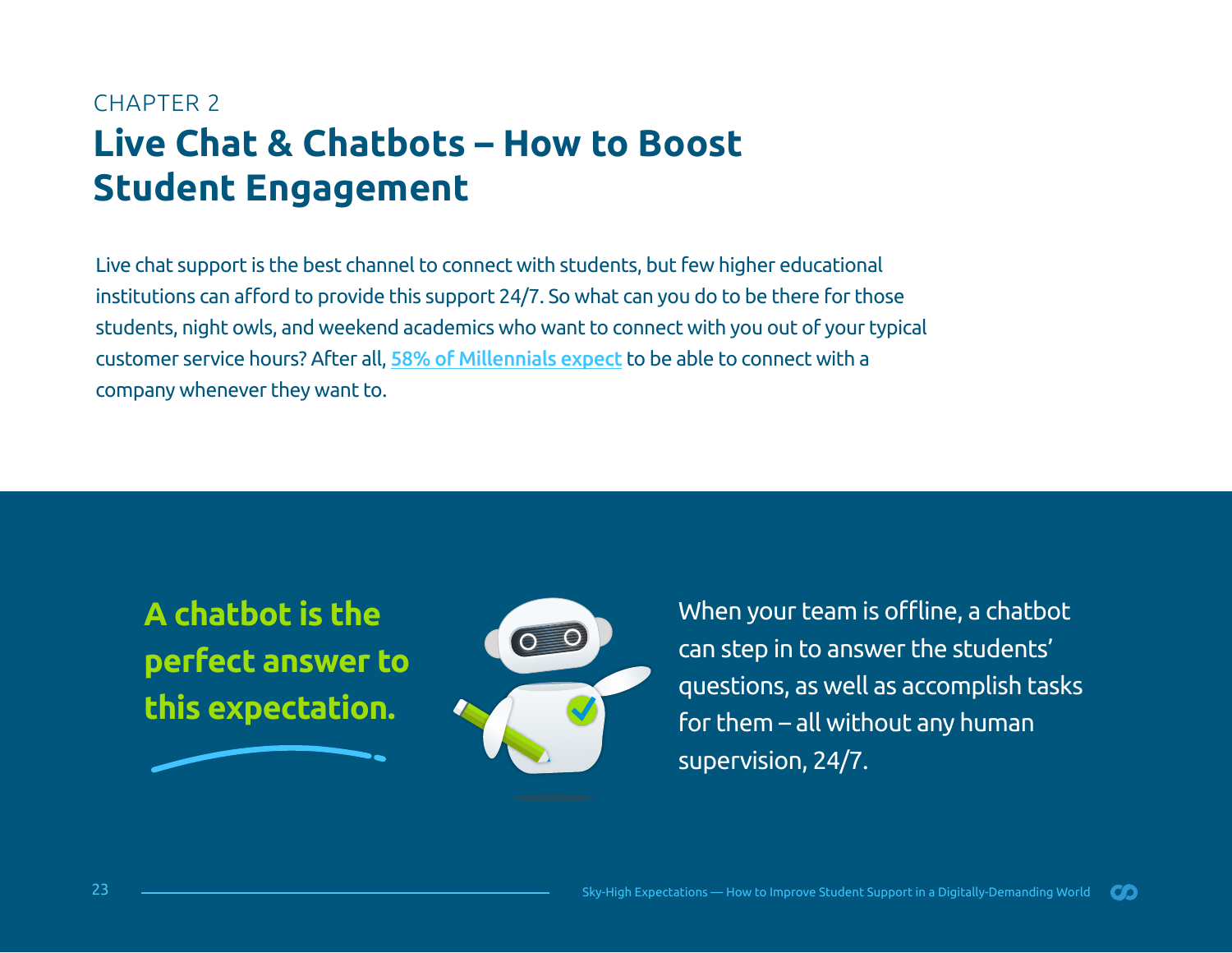To be clear, there is a [difference between chatbots and AI-powered chatbots](https://www.comm100.com/blog/top-10-chatbot-faqs.html). Chatbots that run on keywords and without the benefit of AI technology like Natural Language Processing (NLP) are common, easy to spin up, and can work well in the right context. However, chatbots that are powered by AI take the student experience up a level.

[AI chatbots](https://www.comm100.com/platform/chatbots/ai/) can engage in far more natural conversations; they're far more accurate at understanding your students' intentions, and as a result, can respond more effectively. If you're wondering where to start with chatbots, here are just a handful of use cases they can handle:



#### 1 **24/7 service:** 2

Chatbots provide an additional channel for students to still get answers during off-hours so they can get assistance on their schedule, not yours.



#### **FAQs:**

Chatbots can handle common questions to free up your agents to handle the more complex or sensitive queries.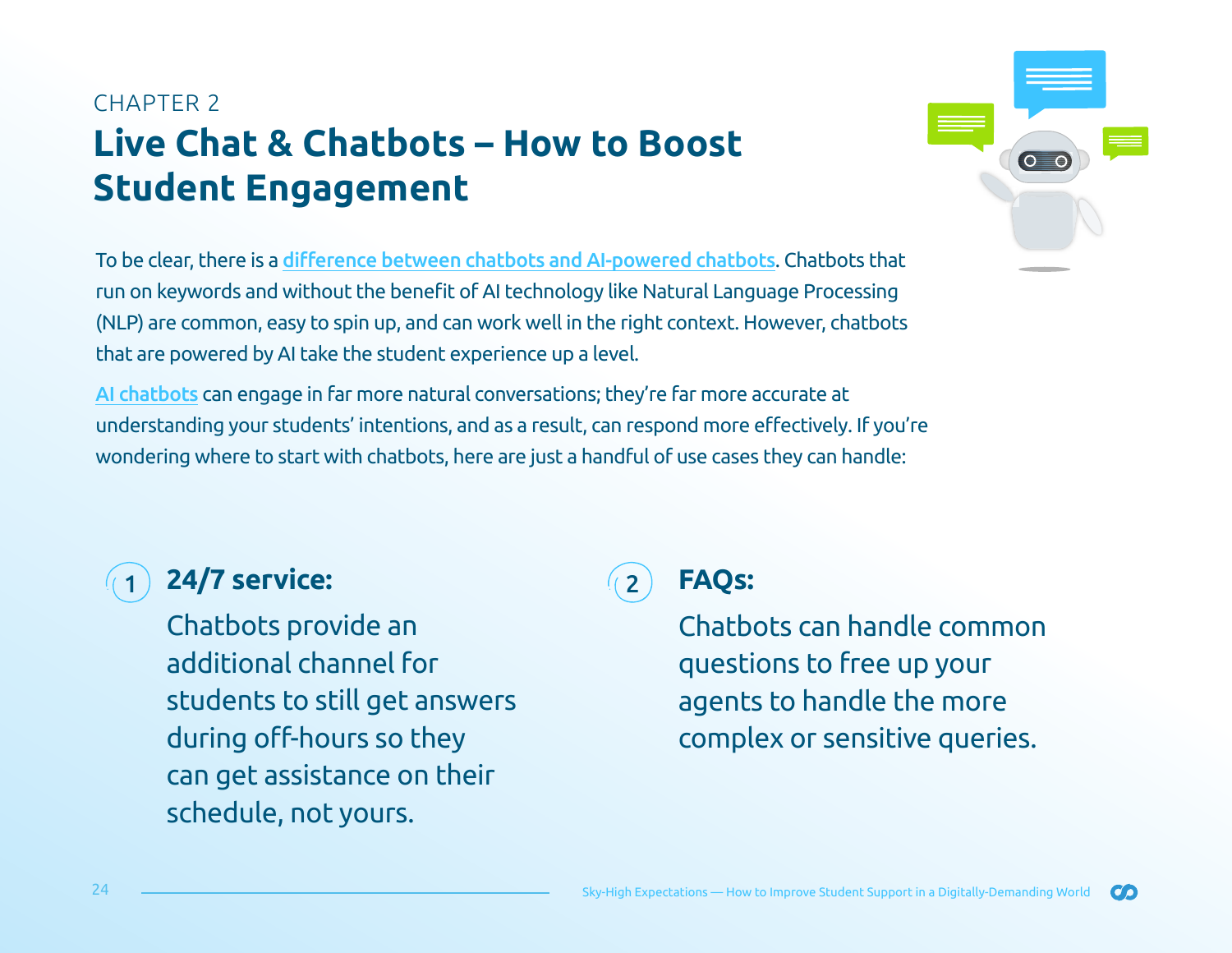

#### **Gathering student 1988 information:**

Chatbots can pass off the who, what, where, when, and why to an agent, helping them contextualize queries and reducing time spent on each question.

#### **Shorter queues, faster responses:**

Chatbots can handle an unlimited amount of chats simultaneously. They can also deliver responses more quickly than human agents.

One of the most important best practices for you to keep in mind is that a chatbot should never be a replacement for your agents. While [59% of all chats](https://www.comm100.com/resources/report/chatbot-statistics/) now involve a chatbot, [86% of customers](https://www.comm100.com/resources/report/chatbot-statistics/) agree that there should always be an 'escalate to agent' option present when talking to a chatbot.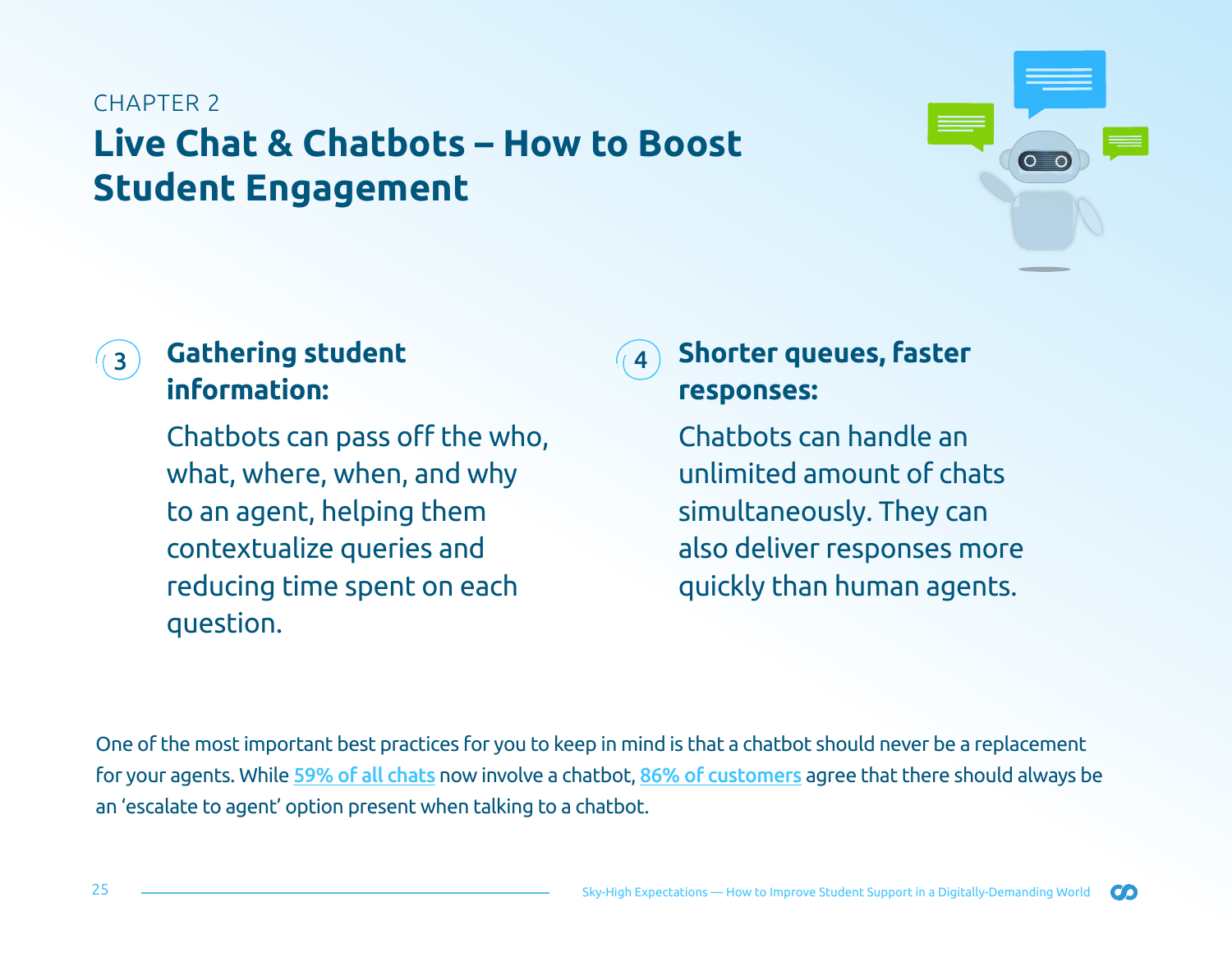# <span id="page-25-0"></span>CHAPTER 3 Digital Omnichannel – The Glue to Flawless Student Support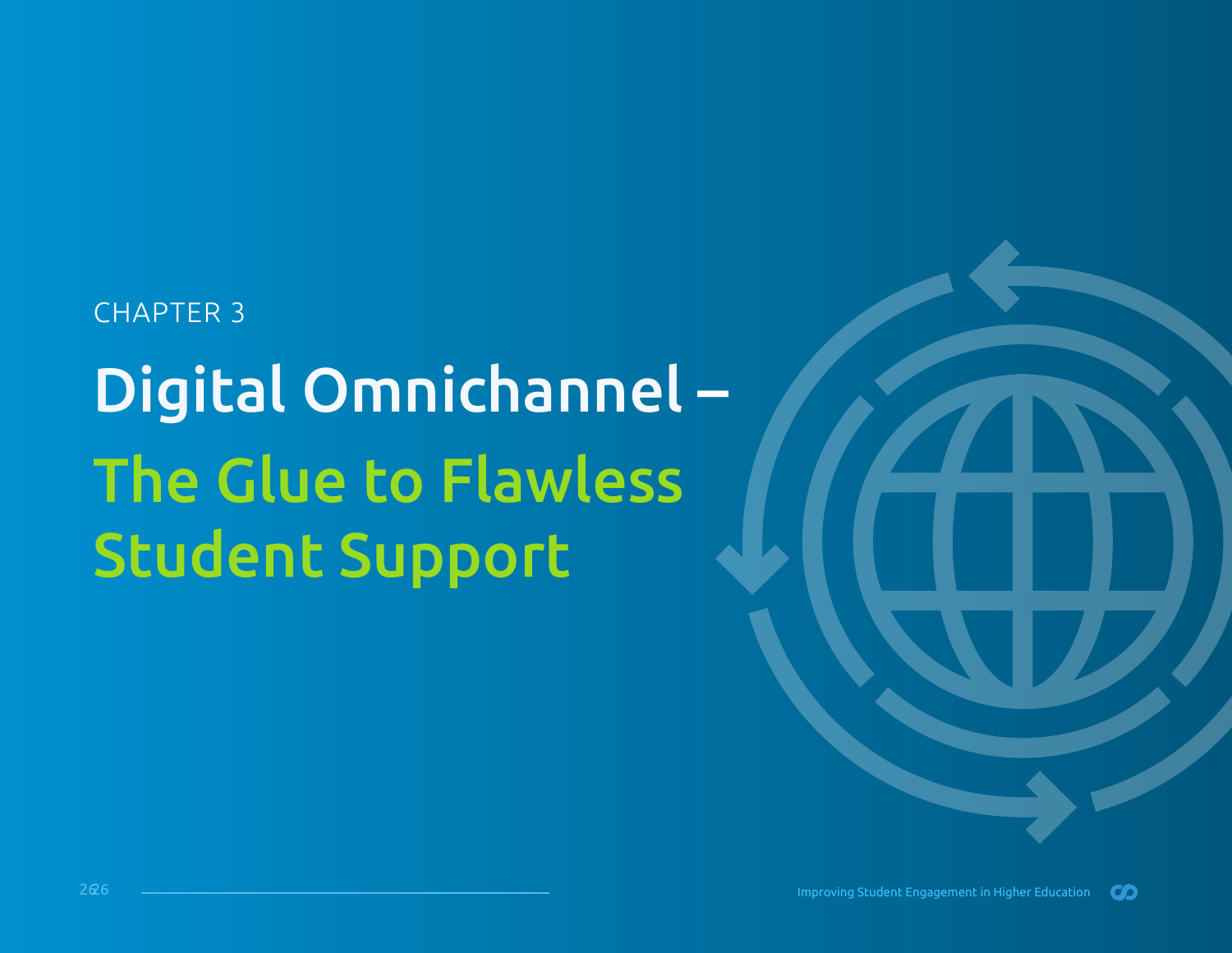# **Digital Omnichannel – The Pinnacle of Digital Transformation** CHAPTER 3

So far we've explored how instrumental digital channels are for student support, highlighting how you can use key channels like live chat and chatbots to bolster the quality efficiency of this engagement. However, the journey doesn't stop here. Offering a variety of digital channels is vital, but to take your student support up a level, each channel must be connected.

With this in place, student support can become truly:

- Personalized
- Helpful
- Streamlined and,
- Cost-effective

#### And you can do all this with digital omnichannel support.

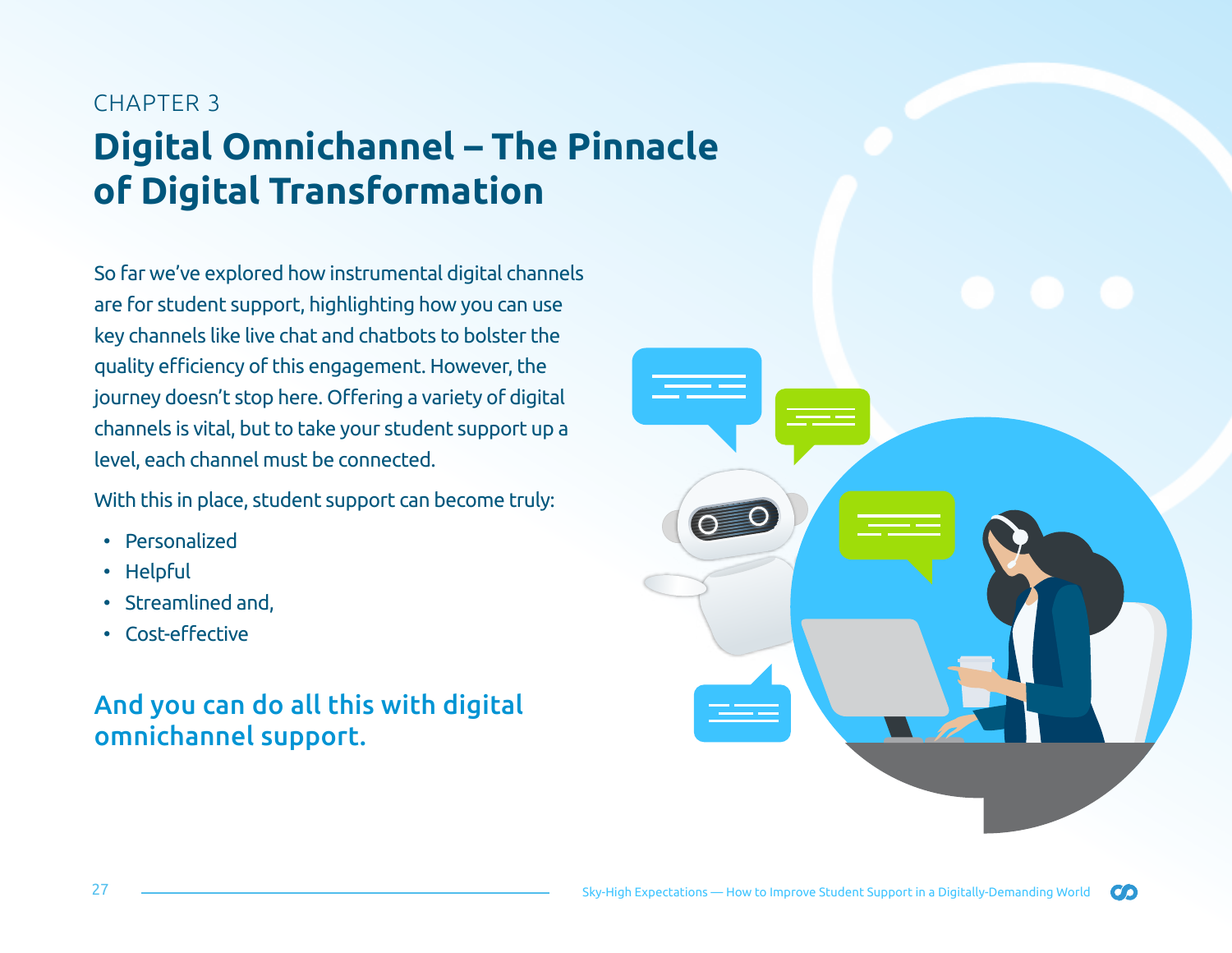# **Digital Omnichannel – The Pinnacle of Digital Transformation** CHAPTER 3

Digital omnichannel platforms weave together every digital channel - live chat, social media, email, ticketing, and SMS - integrating them and their data into a single console.

This means, for example, that a live chat transcript with a student from three weeks ago is easily accessible to an agent providing email support to that same student today.



- It means that agents can move between live chat, email, social media, and SMS support with little more than a click.
- It means that agents, team leads, and managers can collaborate in real-time.
- It means saying goodbye to operational silos and hello to a flawless digital journey where students and agents experience fluid conversations across channels.
- It means routing between channels, agents, and even departments becomes effortless.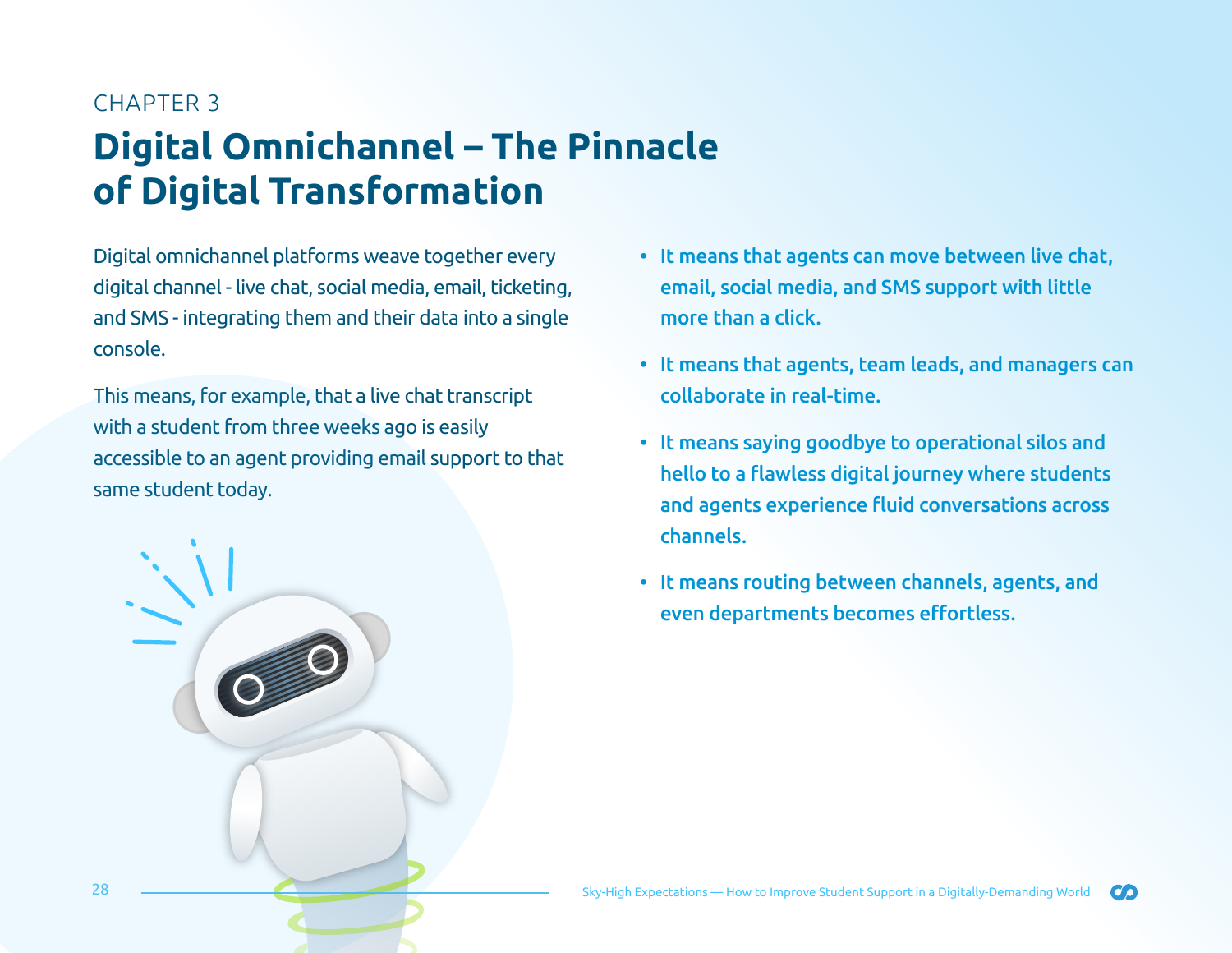# **Digital Omnichannel – The Pinnacle of Digital Transformation** CHAPTER 3

Digital omnichannel is not about making sure you're on the latest channel. Instead, omnichannel represents a big-picture shift in how higher education works and what customers want in today's digital-first world. At its core, digital omnichannel is about how seamless experiences, not channels, are changing the entire student support experience, from the front desk to the backend.

 A digital omnichannel solution is not a CRM or a phone system. It is not focused on one digital channel. Instead, digital omnichannel offers one holistic student view through data, reporting, and insights across digital channels. The result: improved student support and engagement, and greater agent efficiency tied together by a unified experience no matter the channel.

Digital omnichannel stitches together every avenue of support to create a cohesive student experience throughout the lifecycle.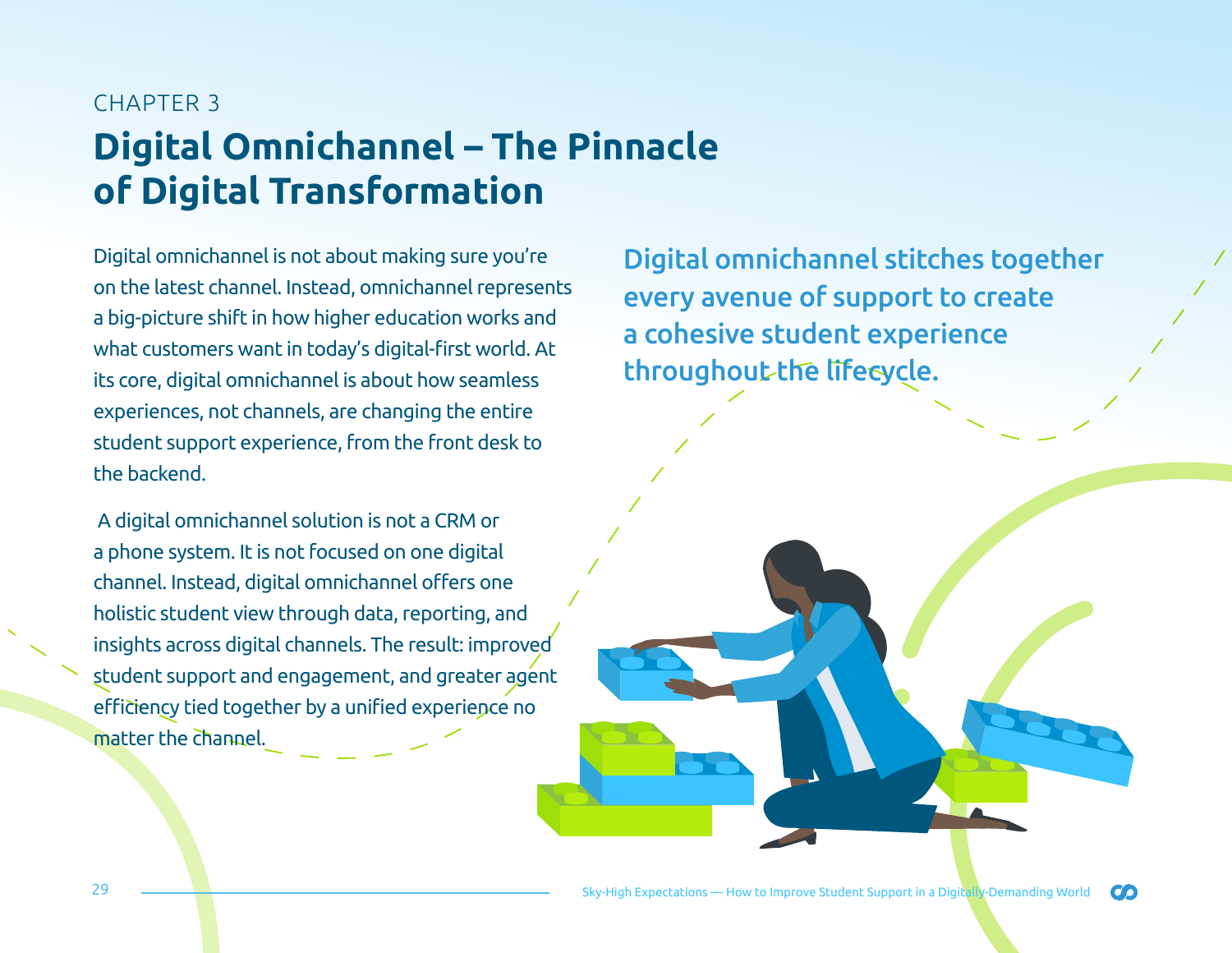#### <span id="page-29-0"></span>Making the Digital Shift

While making a shift across to digital omnichannel may seem overwhelming, it's important to remember that a digital shift in any area takes time. It is a journey that you build upon, step by step - understanding customer intents, building a foundation of information, adding new channels and introducing automation – until your team becomes digital student experience experts.

#### Rome wasn't built in a day, and nor is an excellent student support system.

At Comm100, we specialize in leading higher education institutions through this journey. We work with the likes of McMaster University, San Jose University, Open University, Dawson College, Thompson Rivers University, and many more to help their team and institution become experts in digital student support.



[With data centers located in](https://www.comm100.com/)  [Canada, the US, and Europe, and](https://www.comm100.com/)  [audited compliance including ISO](https://www.comm100.com/)  [27001, SOC 2 Type 2, GDPR, CCPA,](https://www.comm100.com/)  [and more; only Comm100 can](https://www.comm100.com/)  [meet your complete security and](https://www.comm100.com/)  [compliance requirements.](https://www.comm100.com/)

Whatever stage you are at, we can help you get there with a proven platform and method. We combine world-class technology with expert guidance – all at a cost far below what you're used to seeing with phone-based solutions.